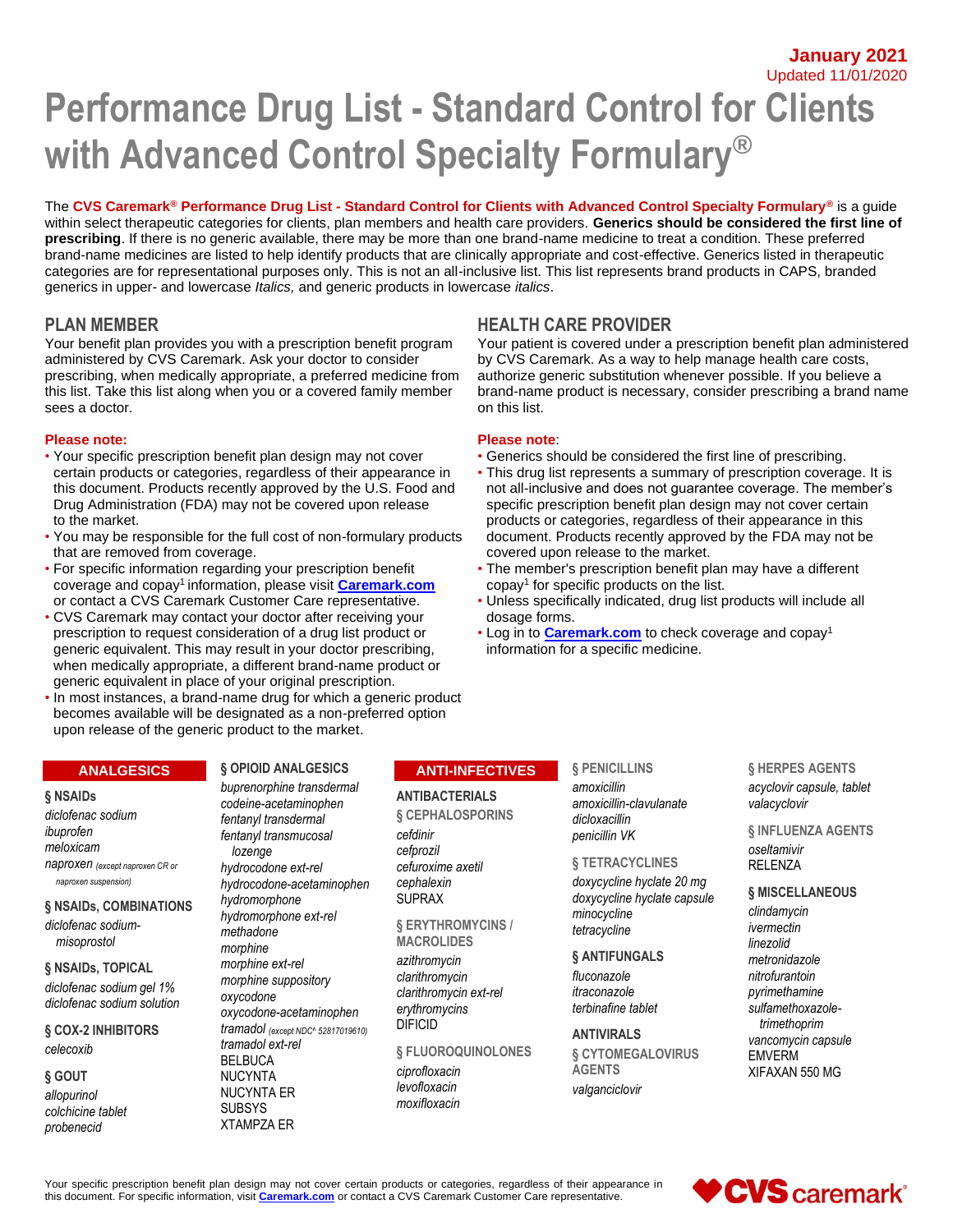#### **ANTINEOPLASTIC AGENTS**

#### **HORMONAL ANTINEOPLASTIC AGENTS § ANTIANDROGENS**

*bicalutamide*

## **§ MISCELLANEOUS** VISTOGARD

## **CARDIOVASCULAR**

## **§ ACE INHIBITORS**

*fosinopril lisinopril quinapril ramipril*

#### **§ ACE INHIBITOR / DIURETIC COMBINATIONS**

*fosinopril-hydrochlorothiazide lisinopril-hydrochlorothiazide quinapril-hydrochlorothiazide*

#### **§ ANGIOTENSIN II RECEPTOR ANTAGONISTS / DIURETIC COMBINATIONS**

*candesartan / candesartanhydrochlorothiazide irbesartan / irbesartanhydrochlorothiazide losartan / losartanhydrochlorothiazide olmesartan / olmesartanhydrochlorothiazide telmisartan / telmisartanhydrochlorothiazide valsartan / valsartanhydrochlorothiazide*

#### **§ ANGIOTENSIN II RECEPTOR ANTAGONIST / CALCIUM CHANNEL BLOCKER COMBINATIONS**

*amlodipine-olmesartan amlodipine-telmisartan amlodipine-valsartan*

#### **§ ANGIOTENSIN II RECEPTOR ANTAGONIST / CALCIUM CHANNEL BLOCKER / DIURETIC COMBINATIONS**

*amlodipine-valsartanhydrochlorothiazide olmesartan-amlodipinehydrochlorothiazide*

#### **§ ANTIARRHYTHMICS** *sotalol* MULTAQ

#### **ANTILIPEMICS**

**ACL INHIBITORS / COMBINATIONS**

NEXLETOL NEXLIZET

**§ BILE ACID RESINS** *cholestyramine colesevelam*

**§ CHOLESTEROL ABSORPTION INHIBITORS** *ezetimibe*

**§ FIBRATES** *fenofibrate (except fenofibrate tablet 120 mg)*

*fenofibric acid delayed-rel*

**§ HMG-CoA REDUCTASE INHIBITORS / COMBINATIONS**

*atorvastatin ezetimibe-simvastatin fluvastatin lovastatin pravastatin rosuvastatin simvastatin*

**§ NIACINS** *niacin ext-rel*

**§ OMEGA-3 FATTY ACIDS** *omega-3 acid ethyl esters* VASCEPA

#### **§ BETA-BLOCKERS**

*atenolol carvedilol carvedilol phosphate ext-rel metoprolol succinate ext-rel metoprolol tartrate nadolol pindolol propranolol propranolol ext-rel* BYSTOLIC

#### **§ CALCIUM CHANNEL BLOCKERS**

*amlodipine diltiazem ext-rel (except generics for CARDIZEM LA) nifedipine ext-rel verapamil ext-rel*

#### **§ CALCIUM CHANNEL BLOCKER / ANTILIPEMIC COMBINATIONS**

*amlodipine-atorvastatin*

**§ DIGITALIS GLYCOSIDES** *digoxin*

#### **§ DIRECT RENIN INHIBITORS / DIURETIC COMBINATIONS** *aliskiren* TEKTURNA HCT

**§ DIURETICS** *amiloride furosemide hydrochlorothiazide metolazone*

*spironolactonehydrochlorothiazide torsemide triamterene triamterenehydrochlorothiazide*

**HEART FAILURE**

BIDIL CORLANOR ENTRESTO

## **§ NITRATES**

*isosorbide dinitrate (except isosorbide dinitrate 40 mg) isosorbide mononitrate nitroglycerin lingual spray nitroglycerin sublingual*

**§ MISCELLANEOUS** *ranolazine ext-rel*

#### **CENTRAL NERVOUS SYSTEM**

#### **ANTIANXIETY**

**§ BENZODIAZEPINES** *alprazolam clonazepam diazepam lorazepam oxazepam*

## **§ ANTICONVULSANTS**

*carbamazepine carbamazepine ext-rel clobazam diazepam rectal gel divalproex sodium divalproex sodium ext-rel ethosuximide gabapentin lamotrigine lamotrigine ext-rel levetiracetam levetiracetam ext-rel oxcarbazepine phenobarbital phenytoin phenytoin sodium extended primidone tiagabine topiramate valproic acid zonisamide* FYCOMPA NAYZILAM OXTELLAR XR TROKENDI XR VALTOCO VIMPAT XCOPRI

#### **§ ANTIDEMENTIA**

*donepezil galantamine galantamine ext-rel memantine rivastigmine*

*rivastigmine transdermal* NAMZARIC

## **ANTIDEPRESSANTS**

**§ SELECTIVE SEROTONIN REUPTAKE INHIBITORS (SSRIs)** *citalopram escitalopram fluoxetine (except fluoxetine tablet 60 mg, fluoxetine tablet [generics for SARAFEM]) paroxetine HCl paroxetine HCl ext-rel sertraline* **TRINTELLIX** 

**§ SEROTONIN NOREPINEPHRINE REUPTAKE INHIBITORS (SNRIs)** *desvenlafaxine ext-rel duloxetine venlafaxine venlafaxine ext-rel capsule*

**§ MISCELLANEOUS AGENTS**

*bupropion bupropion ext-rel (except bupropion ext-rel tablet 450 mg) mirtazapine trazodone*

#### **§ ANTIPARKINSONIAN AGENTS**

*amantadine carbidopa-levodopa carbidopa-levodopa ext-rel carbidopa-levodopaentacapone entacapone pramipexole pramipexole ext-rel rasagiline ropinirole ropinirole ext-rel selegiline* NEUPRO

## **ANTIPSYCHOTICS**

**§ ATYPICALS** *aripiprazole clozapine olanzapine quetiapine quetiapine ext-rel risperidone ziprasidone* ABILIFY MAINTENA LATUDA PERSERIS VRAYLAR

#### **§ ATTENTION DEFICIT HYPERACTIVITY DISORDER**

*amphetaminedextroamphetamine mixed salts*

*amphetaminedextroamphetamine mixed salts ext-rel* † *atomoxetine guanfacine ext-rel methylphenidate methylphenidate ext-rel* † MYDAYIS VYVANSE

#### **§ FIBROMYALGIA** *pregabalin*

#### **HYPNOTICS**

**§ NONBENZODIAZEPINES** *eszopiclone ramelteon zolpidem zolpidem ext-rel zolpidem sublingual* BELSOMRA

#### **§ TRICYCLICS** *doxepin*

## **MIGRAINE**

**ACUTE MIGRAINE AGENTS**

## **§ Triptans**

*eletriptan naratriptan rizatriptan sumatriptan zolmitriptan* ONZETRA XSAIL ZEMBRACE SYMTOUCH ZOMIG NASAL SPRAY

#### **Miscellaneous**

NURTEC ODT REYVOW UBRELVY

**PREVENTIVE MIGRAINE AGENTS**

#### **Monoclonal Antibodies** AIMOVIG AJOVY

**EMGALITY** 

#### **§ MUSCULOSKELETAL THERAPY AGENTS**

*cyclobenzaprine (except cyclobenzaprine tablet 7.5 mg)*

#### **§ NARCOLEPSY** *armodafinil*

SUNOSI

**POSTHERPETIC NEURALGIA (PHN)** GRALISE

### **PSYCHOTHERAPEUTIC - MISCELLANEOUS § OPIOID ANTAGONISTS**

*naloxone injection* NARCAN NASAL SPRAY



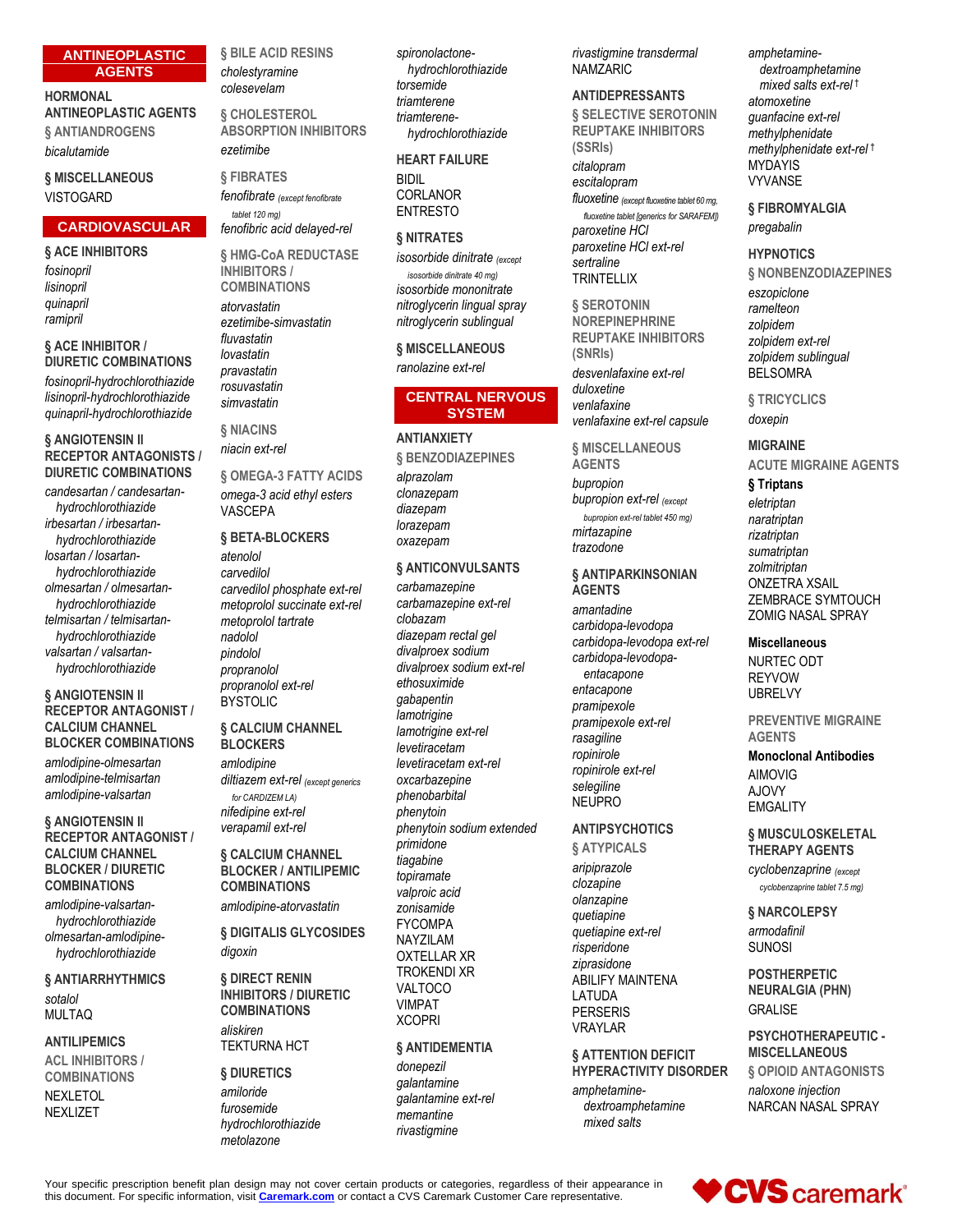**§ PARTIAL OPIOID AGONIST / OPIOID ANTAGONIST COMBINATIONS**

*buprenorphine-naloxone sublingual* **ZUBSOLV** 

**PSEUDOBULBAR AFFECT AGENTS**

#### NUEDEXTA

**§ VASOMOTOR SYMPTOM AGENTS**

*paroxetine mesylate*

#### **ENDOCRINE AND METABOLIC**

#### **§ ANDROGENS**

*testosterone gel (except authorized generics for TESTIM and VOGELXO) testosterone solution* ANDRODERM

#### **ANTIDIABETICS**

**AMYLIN ANALOGS** SYMLINPEN

#### **§ BIGUANIDES**

*metformin metformin ext-rel (except generics for FORTAMET and GLUMETZA)*

**§ BIGUANIDE / SULFONYLUREA COMBINATIONS**

#### *glipizide-metformin*

**DIPEPTIDYL PEPTIDASE-4 (DPP-4) INHIBITORS** JANUVIA

#### **DIPEPTIDYL PEPTIDASE-4 (DPP-4) INHIBITOR / BIGUANIDE COMBINATIONS** JANUMET

JANUMET XR

**INCRETIN MIMETIC AGENTS**

OZEMPIC **RYBELSUS TRULICITY** VICTOZA

**INCRETIN MIMETIC AGENT / INSULIN COMBINATIONS SOLIQUA** XULTOPHY

#### **INSULINS**

BASAGLAR FIASP HUMULIN R U-500 LEVEMIR NOVOLIN 70/30 NOVOLIN N NOVOLIN R NOVOLOG NOVOLOG MIX 70/30 TOUJEO **TRESIBA** 

**§ INSULIN SENSITIZERS** *pioglitazone*

**§ INSULIN SENSITIZER / BIGUANIDE COMBINATIONS** *pioglitazone-metformin*

**§ INSULIN SENSITIZER / SULFONYLUREA COMBINATIONS**

*pioglitazone-glimepiride* **§ MEGLITINIDES** *nateglinide*

*repaglinide*

**SODIUM-GLUCOSE CO-TRANSPORTER 2 (SGLT2) INHIBITORS** FARXIGA **JARDIANCE** 

**SODIUM-GLUCOSE CO-TRANSPORTER 2 (SGLT2) INHIBITOR / BIGUANIDE COMBINATIONS** SYNJARDY SYNJARDY XR XIGDUO XR

**SODIUM-GLUCOSE CO-TRANSPORTER 2 (SGLT2) INHIBITOR / DIPEPTIDYL PEPTIDASE-4 (DPP-4) INHIBITOR COMBINATIONS**

#### GLYXAMBI

**SODIUM-GLUCOSE CO-TRANSPORTER 2 (SGLT2) INHIBITOR / DIPEPTIDYL PEPTIDASE-4 (DPP-4) INHIBITOR / BIGUANIDE COMBINATIONS**

## TRIJARDY XR

**§ SULFONYLUREAS** *glimepiride glipizide glipizide ext-rel*

**SUPPLIES** BD ULTRAFINE INSULIN SYRINGES AND NEEDLES DEXCOM CONTINUOUS GLUCOSE MONITORING SYSTEM OMNIPOD DASH INSULIN INFUSION PUMP OMNIPOD INSULIN INFUSION PUMP ONETOUCH ULTRA STRIPS AND KITS <sup>2</sup>

ONETOUCH VERIO STRIPS AND KITS <sup>2</sup> V-GO INSULIN INFUSION PUMP

**ANTIOBESITY** SAXENDA

## **CALCIUM REGULATORS**

**§ BISPHOSPHONATES** *alendronate ibandronate risedronate*

**§ CALCITONINS** *calcitonin-salmon*

**§ CARNITINE DEFICIENCY AGENTS** *levocarnitine*

#### **CONTRACEPTIVES**

**§ MONOPHASIC** *ethinyl estradioldrospirenone ethinyl estradioldrospirenone-levomefolate ethinyl estradiolnorethindrone acetate ethinyl estradiolnorethindrone acetate-iron*

**BIPHASIC** LO LOESTRIN FE

**§ TRIPHASIC** *ethinyl estradiol-norgestimate*

**§ EXTENDED CYCLE** *ethinyl estradiollevonorgestrel*

**§ TRANSDERMAL** *ethinyl estradiolnorelgestromin*

**§ VAGINAL** *ethinyl estradiol-etonogestrel* ANNOVERA

**ENDOMETRIOSIS ORILISSA** 

#### **§ GLUCOCORTICOIDS**

*dexamethasone fludrocortisone hydrocortisone methylprednisolone prednisolone solution prednisone*

**GLUCOSE ELEVATING AGENTS** BAQSIMI GLUCAGEN HYPOKIT **GLUCAGON** EMERGENCY KIT GVOKE

**MENOPAUSAL SYMPTOM AGENTS § ORAL**

*estradiol estradiol-norethindrone* DUAVEE PREMPHASE PREMPRO

**§ TRANSDERMAL** *estradiol*

CLIMARA PRO **COMBIPATCH** DIVIGEL EVAMIST

**§ VAGINAL** *estradiol* IMVEXXY

**§ PHOSPHATE BINDER AGENTS** *calcium acetate sevelamer carbonate* PHOSLYRA VELPHORO

**POTASSIUM-REMOVING AGENTS** LOKELMA VELTASSA

## **PROGESTINS**

**§ ORAL** *medroxyprogesterone megestrol acetate progesterone, micronized*

**VAGINAL CRINONE** ENDOMETRIN

**§ SELECTIVE ESTROGEN RECEPTOR MODULATORS** *raloxifene*

**§ THYROID SUPPLEMENTS** *levothyroxine liothyronine* **SYNTHROID** 

## **GASTROINTESTINAL**

**§ ANTIDIARRHEALS** *diphenoxylate-atropine loperamide*

#### **§ ANTIEMETICS**

*aprepitant doxylamine-pyridoxine delayed-rel dronabinol granisetron meclizine metoclopramide ondansetron prochlorperazine promethazine*

*scopolamine transdermal trimethobenzamide* **SANCUSO** 

**§ ANTISPASMODICS** *dicyclomine*

**§ H2 RECEPTOR ANTAGONISTS** *famotidine*

**INFLAMMATORY BOWEL DISEASE**

**§ ORAL AGENTS** *balsalazide budesonide capsule budesonide ext-rel mesalamine delayed-rel mesalamine ext-rel sulfasalazine sulfasalazine delayed-rel* PENTASA

**§ RECTAL AGENTS**

*hydrocortisone enema mesalamine suppository mesalamine suspension* CORTIFOAM

**§ IRRITABLE BOWEL SYNDROME** *alosetron* LINZESS

**VIBERZI** 

**§ LAXATIVES**

*lactulose solution peg 3350-electrolytes* CLENPIQ

**OPIOID-INDUCED CONSTIPATION** MOVANTIK SYMPROIC

**PANCREATIC ENZYMES** CREON VIOKACE ZENPEP

**§ PROTON PUMP INHIBITORS** *esomeprazole lansoprazole omeprazole pantoprazole* DEXILANT

**§ STEROIDS, RECTAL** PROCTOFOAM-HC

**§ ULCER THERAPY COMBINATIONS** PYLERA

**§ MISCELLANEOUS** *sucralfate tablet*

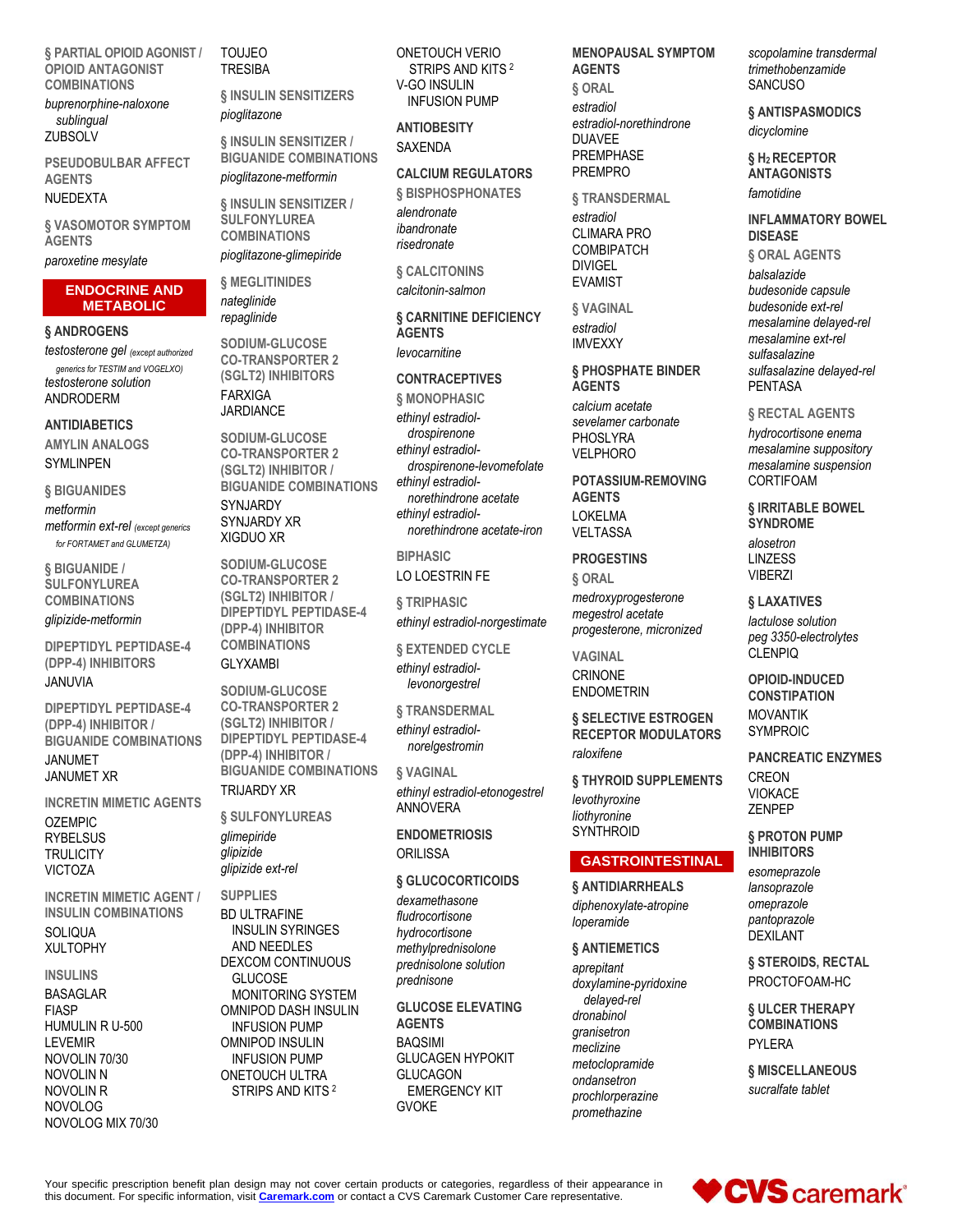#### **GENITOURINARY**

#### **§ BENIGN PROSTATIC HYPERPLASIA**

*alfuzosin ext-rel doxazosin dutasteride dutasteride-tamsulosin finasteride silodosin tamsulosin terazosin*

**ERECTILE DYSFUNCTION ALPROSTADIL AGENTS** MUSE

**§ PHOSPHODIESTERASE INHIBITORS** *sildenafil tadalafil*

## **§ URINARY ANTISPASMODICS**

*darifenacin ext-rel oxybutynin oxybutynin ext-rel solifenacin tolterodine tolterodine ext-rel trospium trospium ext-rel* **MYRBETRIQ** TOVIAZ

#### **HEMATOLOGIC**

**§ ANTICOAGULANTS** *warfarin* ELIQUIS XARELTO

**§ PLATELET AGGREGATION INHIBITORS** *clopidogrel dipyridamole ext-rel-aspirin prasugrel* **BRILINTA** 

#### **IMMUNOLOGIC AGENTS**

**ALLERGENIC EXTRACTS** GRASTEK RAGWITEK

#### **NUTRITIONAL / SUPPLEMENTS**

**§ ELECTROLYTES** *potassium chloride liquid*

**VITAMINS AND MINERALS § FOLIC ACID / COMBINATIONS** *folic acid*

**§ PRENATAL VITAMINS** *prenatal vitamins* **CITRANATAL** 

#### **§ ANAPHYLAXIS TREATMENT AGENTS** *epinephrine auto-injector* EPIPEN

**RESPIRATORY**

EPIPEN JR SYMJEPI

## **§ ANTICHOLINERGICS**

*ipratropium inhalation solution* SPIRIVA YUPELRI

## **ANTICHOLINERGIC / BETA AGONIST COMBINATIONS § SHORT ACTING**

*ipratropium-albuterol inhalation solution*

**LONG ACTING** ANORO ELLIPTA STIOLTO RESPIMAT

**ANTICHOLINERGIC / BETA AGONIST / STEROID INHALANT COMBINATIONS** BREZTRI AEROSPHERE TRELEGY ELLIPTA

**§ ANTIHISTAMINES, LOW SEDATING** *levocetirizine*

**§ ANTITUSSIVES** *benzonatate (except NDCs^ 69336012615, 69499032915)*

#### **BETA AGONISTS, INHALANTS § SHORT ACTING** *albuterol inhalation solution albuterol sulfate CFC-free aerosol levalbuterol tartrate*

**LONG ACTING**

*CFC-free aerosol*

**Hand-held Active Inhalation SEREVENT** STRIVERDI RESPIMAT

**Nebulized Passive Inhalation** PERFOROMIST

**§ LEUKOTRIENE MODULATORS**

- *montelukast zafirlukast zileuton ext-rel*
- **§ NASAL ANTIHISTAMINES** *azelastine olopatadine*

**§ NASAL STEROIDS / COMBINATIONS** *flunisolide fluticasone*

*mometasone* DYMISTA

**PHOSPHODIESTERASE-4 INHIBITORS** DALIRESP

**STEROID / BETA AGONIST COMBINATIONS** ADVAIR DISKUS ADVAIR HFA

BREO ELLIPTA SYMBICORT **§ STEROID INHALANTS**

*budesonide inhalation suspension* ARNUITY ELLIPTA FLOVENT DISKUS FLOVENT HFA PULMICORT FLEXHALER QVAR REDIHALER

## **TOPICAL**

**DERMATOLOGY ACNE § Topical** *adapalene benzoyl peroxide clindamycin gel (except NDC^ 68682046275) clindamycin solution clindamycin-benzoyl peroxide erythromycin solution erythromycin-benzoyl peroxide tretinoin* EPIDUO ONEXTON

**§ ACTINIC KERATOSIS**

*fluorouracil cream 5% fluorouracil solution imiquimod* PICATO TOLAK ZYCLARA

**§ ANTIBIOTICS** *gentamicin mupirocin ointment*

**§ ANTIFUNGALS**

*ciclopirox clotrimazole econazole ketoconazole cream 2% luliconazole nystatin* NAFTIN

**§ ANTIPSORIATICS** *acitretin calcipotriene ointment, solution methoxsalen*

**§ ANTISEBORRHEICS** *ketoconazole shampoo 2% selenium sulfide lotion 2.5%*

**§ ATOPIC DERMATITIS** *pimecrolimus tacrolimus* **EUCRISA** 

#### **CORTICOSTEROIDS**

**§ Low Potency** *desonide hydrocortisone*

#### **§ Medium Potency**

*hydrocortisone butyrate cream, lotion, ointment, solution mometasone triamcinolone cream, lotion, ointment*

**§ High Potency**

*desoximetasone fluocinonide (except fluocinonide cream 0.1%)* BRYHALI

**§ Very High Potency** *clobetasol cream, foam, gel, lotion, ointment, shampoo*

**§ LOCAL ANESTHETICS** *lidocaine-prilocaine*

**§ ROSACEA** *azelaic acid gel metronidazole* FINACEA FOAM ORACEA **SOOLANTRA** 

**MOUTH / THROAT / DENTAL AGENTS PROTECTANTS** EPISIL

## **OPHTHALMIC**

**§ ANTIALLERGICS** *azelastine cromolyn sodium olopatadine* LASTACAFT PAZEO

**§ ANTI-INFECTIVES**

*ciprofloxacin erythromycin gentamicin levofloxacin moxifloxacin ofloxacin sulfacetamide tobramycin* BESIVANCE CILOXAN OINTMENT **§ ANTI-INFECTIVE / ANTI-INFLAMMATORY COMBINATIONS**

*neomycin-polymyxin Bbacitracin-hydrocortisone neomycin-polymyxin Bdexamethasone tobramycin-dexamethasone* TOBRADEX OINTMENT TOBRADEX ST

**ANTI-INFLAMMATORIES**

**§ Nonsteroidal** *bromfenac diclofenac ketorolac* **ACLIVAIL** ILEVRO NEVANAC

## **§ Steroidal**

*dexamethasone loteprednol prednisolone acetate 1%* DUREZOL FML FORTE FML S.O.P. MAXIDEX PRED MILD

**§ ANTIVIRALS** *trifluridine*

**BETA-BLOCKERS**

**§ Nonselective** *timolol maleate solution* **BETIMOL** 

**Selective** BETOPTIC S

**§ CARBONIC ANHYDRASE INHIBITORS** *dorzolamide* AZOPT

**§ CARBONIC ANHYDRASE INHIBITOR / BETA-BLOCKER COMBINATIONS** *dorzolamide-timolol*

**CARBONIC ANHYDRASE INHIBITOR / SYMPATHOMIMETIC COMBINATIONS SIMBRINZA** 

**DRY EYE DISEASE** RESTASIS XIIDRA

**§ PROSTAGLANDINS** *latanoprost travoprost* LUMIGAN ZIOPTAN

**RHO KINASE INHIBITORS RHOPRESSA** 

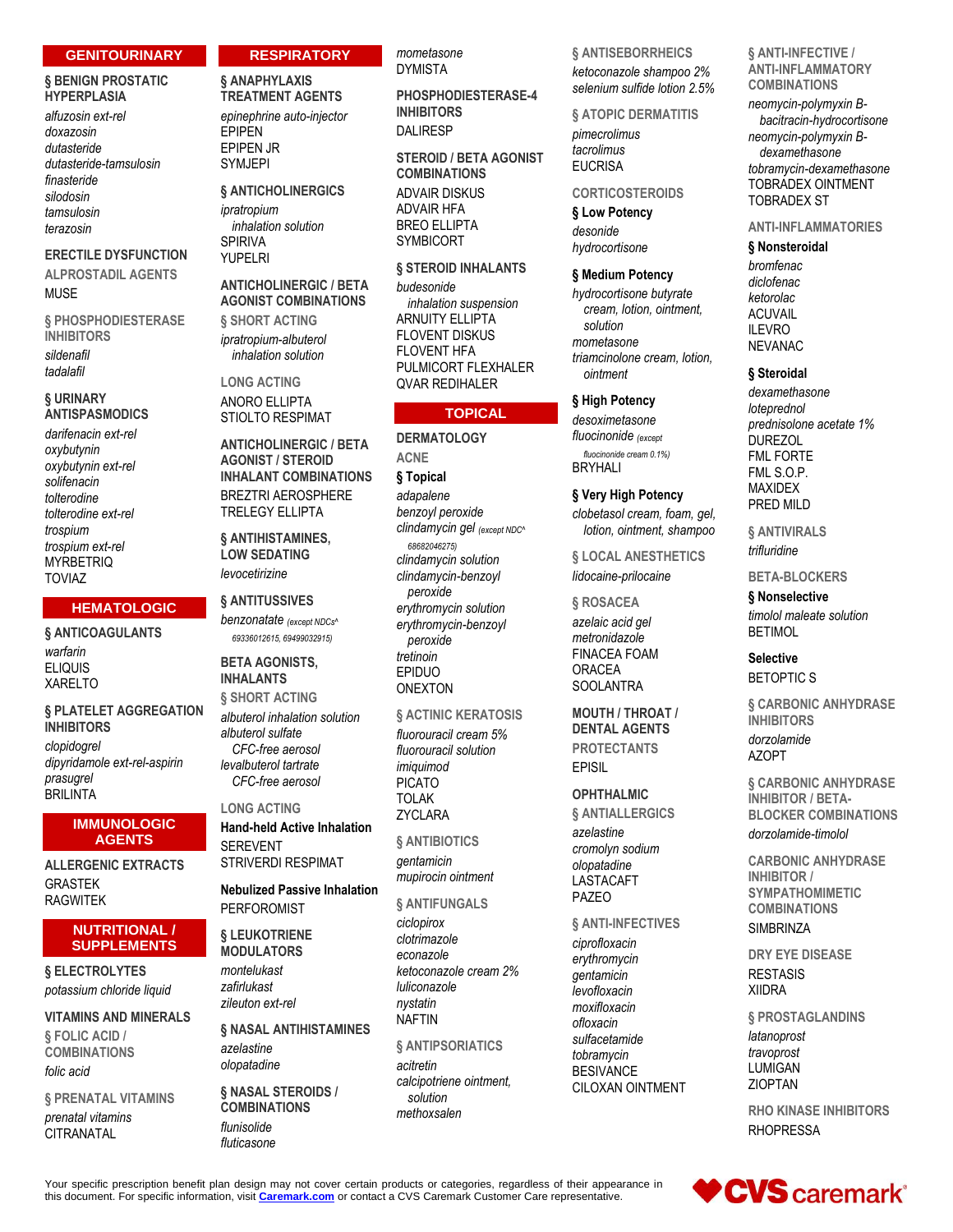**RHO KINASE INHIBITOR / PROSTAGLANDIN COMBINATIONS** ROCKLATAN

**§ SYMPATHOMIMETICS** *brimonidine* ALPHAGAN P

BD ULTRAFINE

**SYMPATHOMIMETIC / BETA-**

**OTIC § ANTI-INFECTIVES** *acetic acid ofloxacin otic*

**QUICK REFERENCE DRUG LIST**

**§ ANTI-INFECTIVE / ANTI-INFLAMMATORY COMBINATIONS** *ciprofloxacin-dexamethasone neomycin-polymyxin Bhydrocortisone*

# **BLOCKER COMBINATIONS COMBIGAN**

## **A**

ABILIFY MAINTENA *acetic acid acitretin* ACUVAIL *acyclovir capsule, tablet adapalene* ADVAIR DISKUS ADVAIR HFA AIMOVIG AJOVY *albuterol inhalation solution albuterol sulfate CFC-free aerosol alendronate alfuzosin ext-rel aliskiren allopurinol alosetron* ALPHAGAN P *alprazolam amantadine amiloride amlodipine amlodipine-atorvastatin amlodipine-olmesartan amlodipine-telmisartan amlodipine-valsartan amlodipine-valsartanhydrochlorothiazide amoxicillin amoxicillin-clavulanate amphetaminedextroamphetamine mixed salts amphetaminedextroamphetamine mixed salts ext-rel* † ANDRODERM ANNOVERA ANORO ELLIPTA *aprepitant aripiprazole armodafinil* ARNUITY ELLIPTA *atenolol atomoxetine atorvastatin azelaic acid gel azelastine azithromycin* AZOPT

#### INSULIN SYRINGES AND NEEDLES BELBUCA **BELSOMRA** *benzonatate (except NDCs^ 69336012615, 69499032915) benzoyl peroxide* BESIVANCE **BETIMOL** BETOPTIC S *bicalutamide* BIDIL BREO ELLIPTA BREZTRI AEROSPHERE BRILINTA *brimonidine bromfenac* BRYHALI *budesonide capsule budesonide ext-rel budesonide inhalation suspension buprenorphine transdermal buprenorphine-naloxone sublingual bupropion bupropion ext-rel (except bupropion ext-rel tablet 450 mg)* BYSTOLIC

## **C**

*calcipotriene ointment, solution calcitonin-salmon calcium acetate candesartan candesartanhydrochlorothiazide carbamazepine carbamazepine ext-rel carbidopa-levodopa carbidopa-levodopa ext-rel carbidopa-levodopaentacapone carvedilol carvedilol phosphate ext-rel cefdinir cefprozil cefuroxime axetil celecoxib cephalexin cholestyramine ciclopirox* CILOXAN OINTMENT *ciprofloxacin ciprofloxacin-dexamethasone*

*citalopram* CITRANATAL *clarithromycin clarithromycin ext-rel* CLENPIQ CLIMARA PRO *clindamycin clindamycin gel (except NDC^ 68682046275) clindamycin solution clindamycin-benzoyl peroxide clobazam clobetasol cream, foam, gel, lotion, ointment, shampoo clonazepam clopidogrel clotrimazole clozapine codeine-acetaminophen colchicine tablet colesevelam* COMBIGAN **COMBIPATCH** CORLANOR CORTIFOAM CREON CRINONE *cromolyn sodium cyclobenzaprine (except cyclobenzaprine tablet 7.5 mg)*

# **D**

DALIRESP *darifenacin ext-rel desonide desoximetasone desvenlafaxine ext-rel dexamethasone* DEXCOM CONTINUOUS **GLUCOSE** MONITORING SYSTEM DEXILANT *diazepam diazepam rectal gel diclofenac diclofenac sodium diclofenac sodium gel 1% diclofenac sodium solution diclofenac sodiummisoprostol dicloxacillin dicyclomine* DIFICID *digoxin diltiazem ext-rel (except generics for CARDIZEM LA)*

*diphenoxylate-atropine dipyridamole ext-rel-aspirin divalproex sodium divalproex sodium ext-rel* DIVIGEL *donepezil dorzolamide dorzolamide-timolol doxazosin doxepin doxycycline hyclate 20 mg doxycycline hyclate capsule doxylamine-pyridoxine delayed-rel dronabinol* DUAVEE *duloxetine* DUREZOL *dutasteride dutasteride-tamsulosin* DYMISTA

## **E**

*econazole eletriptan* ELIQUIS **EMGALITY** EMVERM ENDOMETRIN *entacapone* ENTRESTO EPIDUO *epinephrine auto-injector* EPIPEN EPIPEN JR EPISIL *erythromycin erythromycin solution erythromycin-benzoyl peroxide erythromycins escitalopram esomeprazole estradiol estradiol-norethindrone eszopiclone ethinyl estradioldrospirenone ethinyl estradioldrospirenone-levomefolate ethinyl estradiol-etonogestrel ethinyl estradiollevonorgestrel ethinyl estradiolnorelgestromin ethinyl estradiolnorethindrone acetate*

#### *ethinyl estradiolnorethindrone acetate-iron ethinyl estradiol-norgestimate ethosuximide* EUCRISA EVAMIST *ezetimibe ezetimibe-simvastatin*

#### **F**

*famotidine* FARXIGA *fenofibrate (except fenofibrate tablet 120 mg) fenofibric acid delayed-rel fentanyl transdermal fentanyl transmucosal lozenge* FIASP FINACEA FOAM *finasteride* FLOVENT DISKUS FLOVENT HFA *fluconazole fludrocortisone flunisolide fluocinonide (except fluocinonide cream 0.1%) fluorouracil cream 5% fluorouracil solution fluoxetine (except fluoxetine tablet 60 mg, fluoxetine tablet [generics for SARAFEM]) fluticasone fluvastatin* FML FORTE FML S.O.P. *folic acid fosinopril fosinopril-hydrochlorothiazide furosemide* FYCOMPA

## **G**

*gabapentin galantamine galantamine ext-rel gentamicin glimepiride glipizide glipizide ext-rel glipizide-metformin* GLUCAGEN HYPOKIT GLUCAGON EMERGENCY KIT GLYXAMBI GRALISE *granisetron*

Your specific prescription benefit plan design may not cover certain products or categories, regardless of their appearance in this document. For specific information, visit **[Caremark.com](https://www.caremark.com/)** or contact a CVS Caremark Customer Care representative.



# **B**

*balsalazide* BAQSIMI BASAGLAR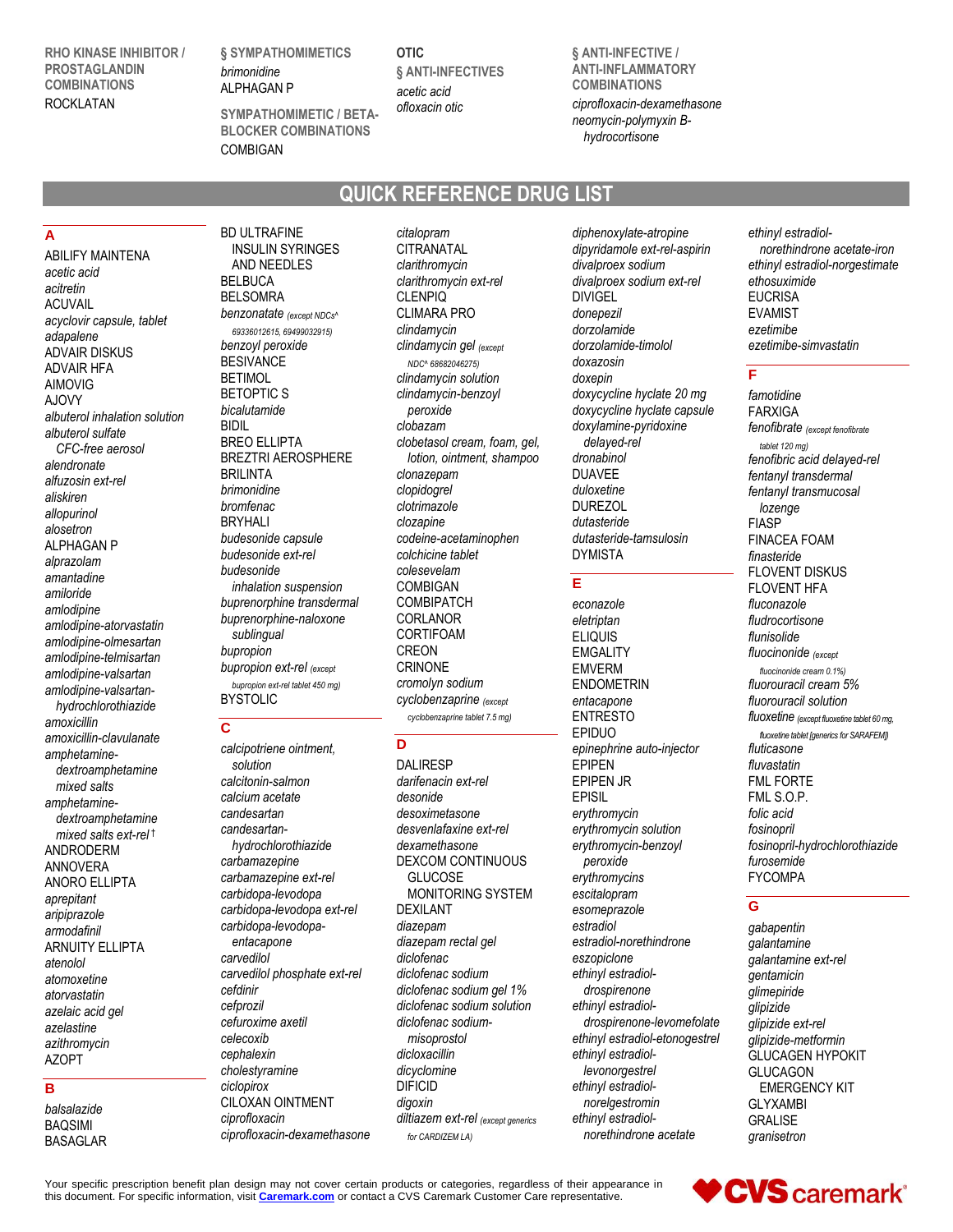GRASTEK *guanfacine ext-rel* GVOKE

## **H**

HUMULIN R U-500 *hydrochlorothiazide hydrocodone ext-rel hydrocodone-acetaminophen hydrocortisone hydrocortisone butyrate cream, lotion, ointment, solution hydrocortisone enema hydromorphone hydromorphone ext-rel*

#### **I**

*ibandronate ibuprofen* ILEVRO *imiquimod* IMVEXXY *ipratropium inhalation solution ipratropium-albuterol inhalation solution irbesartan irbesartanhydrochlorothiazide isosorbide dinitrate (except isosorbide dinitrate 40 mg) isosorbide mononitrate itraconazole ivermectin*

## **J**

JANUMET JANUMET XR JANUVIA JARDIANCE

## **K**

*ketoconazole cream 2% ketoconazole shampoo 2% ketorolac*

#### **L**

*lactulose solution lamotrigine lamotrigine ext-rel lansoprazole* **LASTACAFT** *latanoprost* LATUDA *levalbuterol tartrate CFC-free aerosol* LEVEMIR *levetiracetam levetiracetam ext-rel levocarnitine levocetirizine levofloxacin levothyroxine lidocaine-prilocaine linezolid* LINZESS *liothyronine*

*lisinopril lisinopril-hydrochlorothiazide* LO LOESTRIN FE LOKELMA *loperamide lorazepam losartan losartan-hydrochlorothiazide loteprednol lovastatin luliconazole* LUMIGAN

## **M**

MAXIDEX *meclizine medroxyprogesterone megestrol acetate meloxicam memantine mesalamine delayed-rel mesalamine ext-rel mesalamine suppository mesalamine suspension metformin metformin ext-rel (except generics for FORTAMET and GLUMETZA) methadone methoxsalen methylphenidate methylphenidate ext-rel* † *methylprednisolone metoclopramide metolazone metoprolol succinate ext-rel metoprolol tartrate metronidazole minocycline mirtazapine mometasone montelukast morphine morphine ext-rel morphine suppository* MOVANTIK *moxifloxacin* MULTAQ *mupirocin ointment* MUSE MYDAYIS **MYRBETRIQ** 

#### **N**

*nadolol* NAFTIN *naloxone injection* NAMZARIC *naproxen (except naproxen CR or* 

*naproxen suspension) naratriptan* NARCAN NASAL SPRAY *nateglinide* NAYZILAM *neomycin-polymyxin Bbacitracin-hydrocortisone neomycin-polymyxin Bdexamethasone*

*neomycin-polymyxin Bhydrocortisone* NEUPRO NEVANAC NEXLETOL **NEXLIZET** *niacin ext-rel nifedipine ext-rel nitrofurantoin nitroglycerin lingual spray nitroglycerin sublingual* NOVOLIN 70/30 NOVOLIN N NOVOLIN R NOVOLOG NOVOLOG MIX 70/30 NUCYNTA NUCYNTA ER NUEDEXTA NURTEC ODT *nystatin*

#### **O**

*ofloxacin ofloxacin otic olanzapine olmesartan olmesartan-amlodipinehydrochlorothiazide olmesartanhydrochlorothiazide olopatadine omega-3 acid ethyl esters omeprazole* OMNIPOD DASH INSULIN INFUSION PUMP OMNIPOD INSULIN INFUSION PUMP *ondansetron* ONETOUCH ULTRA STRIPS AND KITS <sup>2</sup> ONETOUCH VERIO STRIPS AND KITS <sup>2</sup> ONEXTON ONZETRA XSAIL ORACEA **ORILISSA** *oseltamivir oxazepam oxcarbazepine* OXTELLAR XR *oxybutynin oxybutynin ext-rel oxycodone oxycodone-acetaminophen* OZEMPIC

## **P**

*pantoprazole paroxetine HCl paroxetine HCl ext-rel paroxetine mesylate* PAZEO *peg 3350-electrolytes penicillin VK* PENTASA PERFOROMIST **PERSERIS** 

*phenobarbital phenytoin phenytoin sodium extended* **PHOSLYRA** PICATO *pimecrolimus pindolol pioglitazone pioglitazone-glimepiride pioglitazone-metformin potassium chloride liquid pramipexole pramipexole ext-rel prasugrel pravastatin* PRED MILD *prednisolone acetate 1% prednisolone solution prednisone pregabalin* **PREMPHASE** PREMPRO *prenatal vitamins primidone probenecid prochlorperazine* PROCTOFOAM-HC *progesterone, micronized promethazine propranolol propranolol ext-rel* PULMICORT FLEXHALER PYLERA *pyrimethamine*

#### **Q**

*quetiapine quetiapine ext-rel quinapril quinapril-hydrochlorothiazide* QVAR REDIHALER

#### **R**

RAGWITEK *raloxifene ramelteon ramipril ranolazine ext-rel rasagiline* RELENZA *repaglinide* **RESTASIS** REYVOW RHOPRESSA *risedronate risperidone rivastigmine rivastigmine transdermal rizatriptan* ROCKLATAN *ropinirole ropinirole ext-rel rosuvastatin* **RYBELSUS** 

#### **S**

**SANCUSO** SAXENDA

*scopolamine transdermal selegiline selenium sulfide lotion 2.5%* SEREVENT *sertraline sevelamer carbonate sildenafil silodosin* **SIMBRINZA** *simvastatin solifenacin* **SOLIQUA** SOOLANTRA *sotalol* SPIRIVA *spironolactonehydrochlorothiazide* STIOLTO RESPIMAT STRIVERDI RESPIMAT SUBSYS *sucralfate tablet sulfacetamide sulfamethoxazoletrimethoprim sulfasalazine sulfasalazine delayed-rel sumatriptan* SUNOSI SUPRAX **SYMBICORT** SYMJEPI SYMLINPEN SYMPROIC **SYNJARDY** SYNJARDY XR **SYNTHROID** 

## **T**

*tacrolimus tadalafil tamsulosin* TEKTURNA HCT *telmisartan telmisartanhydrochlorothiazide terazosin terbinafine tablet testosterone gel (except authorized generics for TESTIM and VOGELXO) testosterone solution tetracycline tiagabine timolol maleate solution* TOBRADEX OINTMENT TOBRADEX ST *tobramycin tobramycin-dexamethasone* TOLAK *tolterodine tolterodine ext-rel topiramate torsemide* TOUJEO TOVIAZ *tramadol (except NDC^ 52817019610) tramadol ext-rel travoprost trazodone*

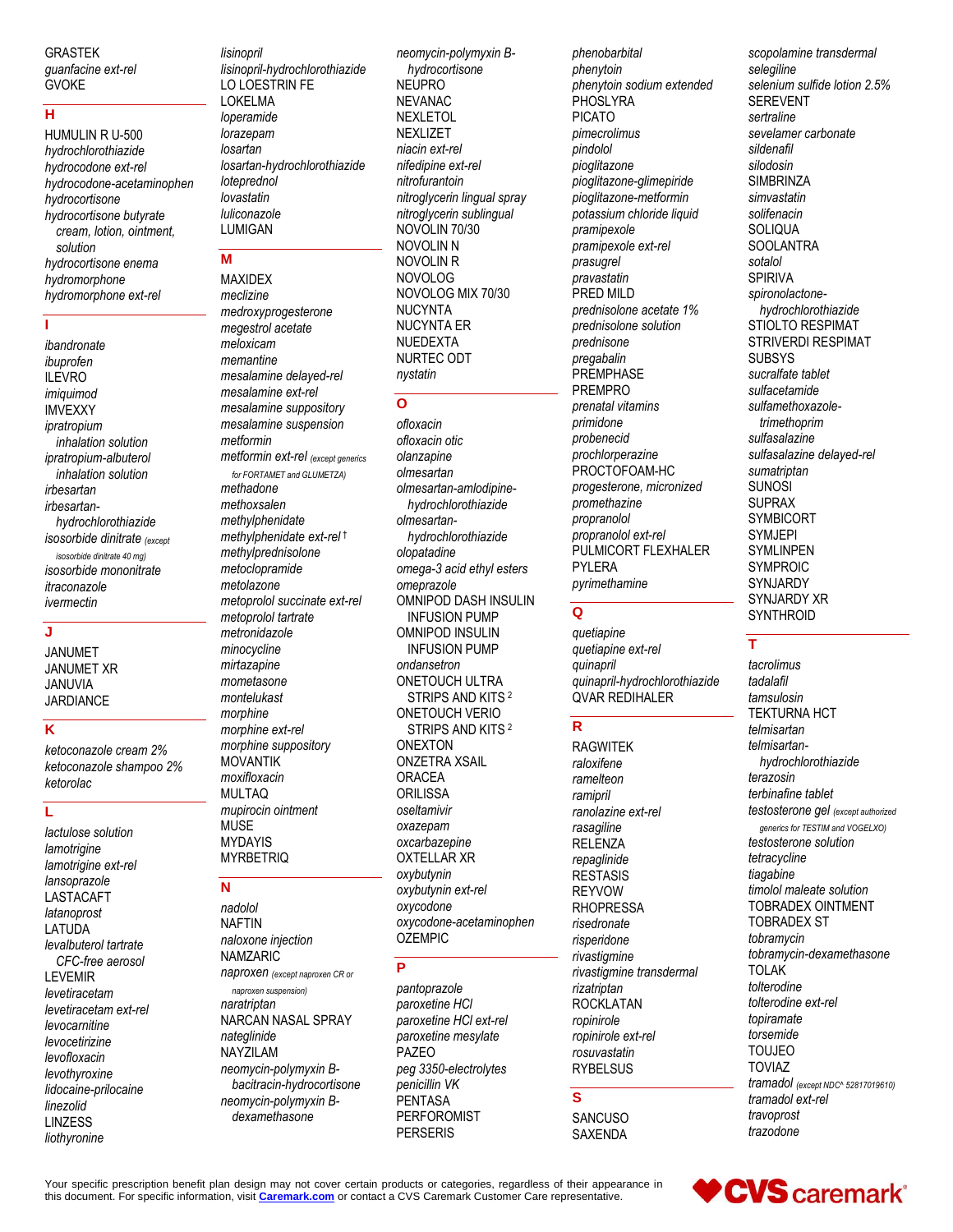| <b>TRELEGY ELLIPTA</b><br><b>TRESIBA</b><br>tretinoin                                                          | υ<br><b>UBRELVY</b>                                                                     | venlafaxine<br>venlafaxine ext-rel capsule<br>verapamil ext-rel                                                    | X<br><b>XARELTO</b><br><b>XCOPRI</b>                                                 | <b>ZENPEP</b><br>zileuton ext-rel<br><b>ZIOPTAN</b><br>ziprasidone<br>zolmitriptan<br>zolpidem<br>zolpidem ext-rel<br>zolpidem sublingual<br><b>ZOMIG NASAL SPRAY</b> |
|----------------------------------------------------------------------------------------------------------------|-----------------------------------------------------------------------------------------|--------------------------------------------------------------------------------------------------------------------|--------------------------------------------------------------------------------------|-----------------------------------------------------------------------------------------------------------------------------------------------------------------------|
| triamcinolone cream, lotion,<br>ointment<br>triamterene<br>triamterene-<br>hydrochlorothiazide<br>trifluridine | v<br>valacyclovir<br>valganciclovir<br>valproic acid<br>valsartan                       | <b>V-GO INSULIN</b><br><b>INFUSION PUMP</b><br><b>VIBERZI</b><br><b>VICTOZA</b><br><b>VIMPAT</b><br><b>VIOKACE</b> | XIFAXAN 550 MG<br>XIGDUO XR<br><b>XIIDRA</b><br><b>XTAMPZA ER</b><br><b>XULTOPHY</b> |                                                                                                                                                                       |
| <b>TRIJARDY XR</b><br>trimethobenzamide<br><b>TRINTELLIX</b>                                                   | valsartan-hydrochlorothiazide<br><b>VALTOCO</b><br>vancomycin capsule<br><b>VASCEPA</b> | <b>VISTOGARD</b><br><b>VRAYLAR</b><br><b>VYVANSE</b>                                                               | v<br><b>YUPELRI</b>                                                                  | zonisamide<br><b>ZUBSOLV</b><br>ZYCLARA                                                                                                                               |
| <b>TROKENDI XR</b><br>trospium<br>trospium ext-rel<br>TRULICITY                                                | <b>VELPHORO</b><br><b>VELTASSA</b>                                                      | W<br>warfarin                                                                                                      | zafirlukast<br>ZEMBRACE SYMTOUCH                                                     |                                                                                                                                                                       |

# **PREFERRED OPTIONS LIST**

| <b>DRUG NAME(S)</b>                              | <b>PREFERRED OPTION(S)*</b>                                                                                                 | <b>DRUG NAME(S)</b>        | <b>PREFERRED OPTION(S)*</b>                                                                                                              |  |
|--------------------------------------------------|-----------------------------------------------------------------------------------------------------------------------------|----------------------------|------------------------------------------------------------------------------------------------------------------------------------------|--|
| ABILIFY                                          | aripiprazole, clozapine, olanzapine, quetiapine,<br>quetiapine ext-rel, risperidone, ziprasidone,<br>LATUDA, VRAYLAR        | <b>AMRIX</b>               | cyclobenzaprine<br>(except cyclobenzaprine tablet 7.5 mg)                                                                                |  |
| <b>ACANYA</b>                                    | adapalene, benzoyl peroxide,<br>clindamycin gel (except NDC^ 68682046275),                                                  | ANDROGEL 1%                | testosterone gel (except authorized generics<br>for TESTIM and VOGELXO),<br>testosterone solution, ANDRODERM                             |  |
|                                                  | clindamycin solution, clindamycin-<br>benzoyl peroxide, erythromycin solution,<br>erythromycin-benzoyl peroxide, tretinoin, | ANGELIQ                    | estradiol-norethindrone, PREMPHASE,<br><b>PREMPRO</b>                                                                                    |  |
|                                                  | EPIDUO, ONEXTON                                                                                                             | ANTARA                     | fenofibrate (except fenofibrate tablet 120 mg),<br>fenofibric acid delayed-rel                                                           |  |
| ACCU-CHEK AVIVA PLUS STRIPS AND KITS 3           | ONETOUCH ULTRA STRIPS AND KITS <sup>2</sup> .<br>ONETOUCH VERIO STRIPS AND KITS <sup>2</sup>                                | APEXICON E                 | desoximetasone, fluocinonide                                                                                                             |  |
| ACCU-CHEKCOMPACTPLUSSTRIPSANDKITS3               | ONETOUCH ULTRA STRIPS AND KITS <sup>2</sup> .<br>ONETOUCH VERIO STRIPS AND KITS <sup>2</sup>                                | <b>APIDRA</b>              | (except fluocinonide cream 0.1%), BRYHALI                                                                                                |  |
| ACCU-CHEK GUIDE STRIPS AND KITS <sup>3</sup>     | ONETOUCH ULTRA STRIPS AND KITS <sup>2</sup> ,                                                                               |                            | FIASP, NOVOLOG                                                                                                                           |  |
|                                                  | ONETOUCH VERIO STRIPS AND KITS <sup>2</sup>                                                                                 | <b>APLENZIN</b>            | bupropion, bupropion ext-rel<br>(except bupropion ext-rel tablet 450 mg)                                                                 |  |
| ACCU-CHEK SMARTVIEW STRIPS AND KITS <sup>3</sup> | ONETOUCH ULTRA STRIPS AND KITS <sup>2</sup> ,<br>ONETOUCH VERIO STRIPS AND KITS <sup>2</sup>                                | <b>APTENSIO XR</b>         | amphetamine-<br>dextroamphetamine mixed salts ext-rel +,                                                                                 |  |
| ACIPHEX, ACIPHEX SPRINKLE                        | esomeprazole, lansoprazole, omeprazole,                                                                                     |                            | methylphenidate ext-rel +, MYDAYIS, VYVANSE                                                                                              |  |
|                                                  | pantoprazole, DEXILANT                                                                                                      | ARMOUR THYROID             | levothyroxine, liothyronine, SYNTHROID                                                                                                   |  |
| <b>ACTICLATE</b>                                 | doxycycline hyclate 20 mg,<br>doxycycline hyclate capsule, minocycline,<br>tetracycline                                     | <b>ARTHROTEC</b>           | celecoxib; diclofenac sodium, ibuprofen,<br>meloxicam or naproxen (except naproxen CR<br>or naproxen suspension) WITH esomeprazole,      |  |
| Activite                                         | folic acid                                                                                                                  |                            | lansoprazole, omeprazole, pantoprazole or<br><b>DEXILANT</b>                                                                             |  |
| <b>ACTOS</b>                                     | pioglitazone                                                                                                                | <b>ASACOL HD</b>           | balsalazide, mesalamine delayed-rel,                                                                                                     |  |
| acyclovir cream                                  | acyclovir capsule, acyclovir tablet, valacyclovir                                                                           |                            | mesalamine ext-rel, sulfasalazine,<br>sulfasalazine delayed-rel, PENTASA                                                                 |  |
| ADZENYS ER, ADZENYS XR-ODT                       | amphetamine-<br>dextroamphetamine mixed salts ext-rel +,<br>methylphenidate ext-rel +, MYDAYIS, VYVANSE                     | ASCENSIA STRIPS AND KITS 3 | ONETOUCH ULTRA STRIPS AND KITS <sup>2</sup> ,<br>ONETOUCH VERIO STRIPS AND KITS 2                                                        |  |
| <b>ALCORTIN A</b>                                | desonide, hydrocortisone                                                                                                    | ASMANEX, ASMANEX HFA       | ARNUITY ELLIPTA, FLOVENT DISKUS,                                                                                                         |  |
| ALEVICYN GEL, ALEVICYN SG,<br>ALEVICYN SOLUTION  | desonide, hydrocortisone                                                                                                    |                            | FLOVENT HFA, PULMICORT FLEXHALER,<br><b>QVAR REDIHALER</b>                                                                               |  |
| ALLISON MEDICAL INSULIN SYRINGES <sup>4</sup>    | BD ULTRAFINE INSULIN SYRINGES                                                                                               | ATACAND, ATACAND HCT       | candesartan, candesartan-hydrochlorothiazide,<br>irbesartan, irbesartan-hydrochlorothiazide,                                             |  |
| ALORA                                            | estradiol, DIVIGEL, EVAMIST                                                                                                 |                            | losartan, losartan-hydrochlorothiazide,                                                                                                  |  |
| <b>ALREX</b>                                     | azelastine, cromolyn sodium, olopatadine,<br>LASTACAFT, PAZEO                                                               |                            | olmesartan, olmesartan-hydrochlorothiazide,<br>telmisartan, telmisartan-hydrochlorothiazide,<br>valsartan, valsartan-hydrochlorothiazide |  |
| <b>ALTOPREV</b>                                  | atorvastatin, ezetimibe-simvastatin, fluvastatin,                                                                           | <b>ATOPADERM</b>           | desonide, hydrocortisone                                                                                                                 |  |
|                                                  | lovastatin, pravastatin, rosuvastatin, simvastatin                                                                          | ATROVENT HFA               | ipratropium inhalation solution, SPIRIVA,                                                                                                |  |
| <b>ALVESCO</b>                                   | ARNUITY ELLIPTA, FLOVENT DISKUS,<br>FLOVENT HFA, PULMICORT FLEXHALER,<br><b>QVAR REDIHALER</b>                              | <b>AVENOVA</b>             | <b>YUPELRI</b><br>Consult doctor                                                                                                         |  |
| AMITIZA                                          | LINZESS, MOVANTIK, SYMPROIC                                                                                                 |                            |                                                                                                                                          |  |

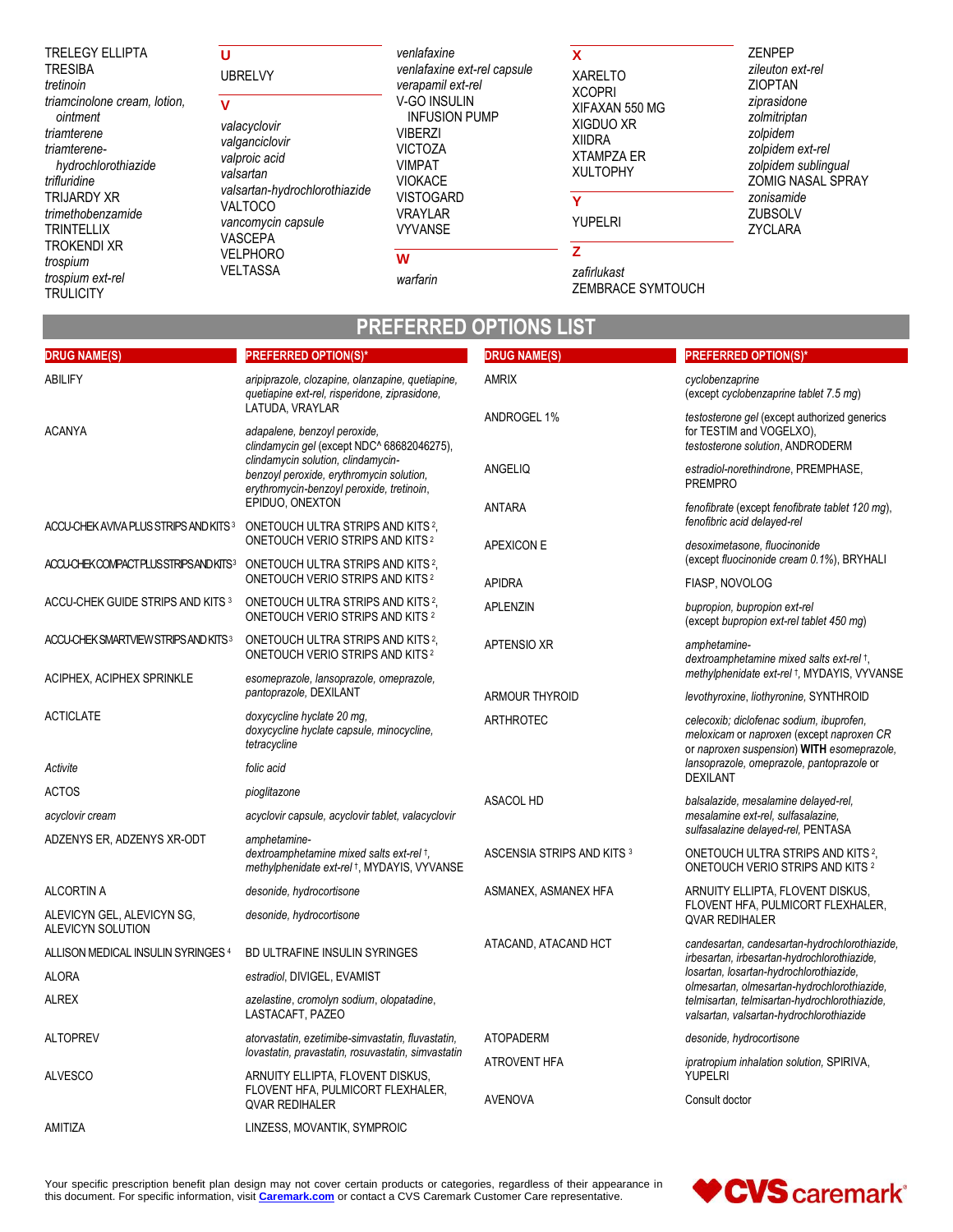| <b>DRUG NAME(S)</b>                                                  | <b>PREFERRED OPTION(S)*</b>                                                                                                                                                                                                                     | <b>DRUG NAME(S)</b>                                                                                                     | <b>PREFERRED OPTION(S)*</b>                                                                                                                                          |
|----------------------------------------------------------------------|-------------------------------------------------------------------------------------------------------------------------------------------------------------------------------------------------------------------------------------------------|-------------------------------------------------------------------------------------------------------------------------|----------------------------------------------------------------------------------------------------------------------------------------------------------------------|
| <b>AZELEX</b>                                                        | adapalene, benzoyl peroxide,                                                                                                                                                                                                                    | <b>BYETTA</b>                                                                                                           | OZEMPIC, RYBELSUS, TRULICITY, VICTOZA                                                                                                                                |
|                                                                      | clindamycin gel (except NDC^ 68682046275),<br>clindamycin solution, clindamycin-<br>benzoyl peroxide, erythromycin solution,<br>erythromycin-benzoyl peroxide, tretinoin,<br>EPIDUO, ONEXTON                                                    | <b>CAFERGOT</b>                                                                                                         | eletriptan, naratriptan, rizatriptan, sumatriptan,<br>zolmitriptan, NURTEC ODT, ONZETRA XSAIL,<br>REYVOW, UBRELVY,<br>ZEMBRACE SYMTOUCH,<br><b>ZOMIG NASAL SPRAY</b> |
| <b>AZESCO</b>                                                        | prenatal vitamins, CITRANATAL                                                                                                                                                                                                                   | calcipotriene cream                                                                                                     | calcipotriene ointment, calcipotriene solution                                                                                                                       |
| <b>BEAU RX</b>                                                       | Consult doctor                                                                                                                                                                                                                                  | calcipotriene-betamethasone                                                                                             | calcipotriene ointment or                                                                                                                                            |
| <b>BECONASE AQ</b>                                                   | flunisolide, fluticasone, mometasone, DYMISTA                                                                                                                                                                                                   |                                                                                                                         | calcipotriene solution WITH desoximetasone.                                                                                                                          |
| BENICAR, BENICAR HCT                                                 | candesartan, candesartan-hydrochlorothiazide,<br>irbesartan, irbesartan-hydrochlorothiazide,                                                                                                                                                    |                                                                                                                         | fluocinonide (except fluocinonide cream 0.1%)<br>or BRYHALI                                                                                                          |
|                                                                      | losartan, losartan-hydrochlorothiazide,<br>olmesartan, olmesartan-hydrochlorothiazide,                                                                                                                                                          | calcitriol ointment                                                                                                     | calcipotriene ointment, calcipotriene solution                                                                                                                       |
|                                                                      | telmisartan, telmisartan-hydrochlorothiazide,<br>valsartan, valsartan-hydrochlorothiazide                                                                                                                                                       | <b>CAMBIA</b>                                                                                                           | diclofenac sodium, ibuprofen,<br>naproxen (except naproxen CR or<br>naproxen suspension)                                                                             |
| <b>BENSAL HP</b>                                                     | desonide, hydrocortisone                                                                                                                                                                                                                        | CARAC                                                                                                                   | fluorouracil cream 5%, fluorouracil solution,                                                                                                                        |
| <b>BENZAC AC</b>                                                     | adapalene, benzoyl peroxide,<br>clindamycin gel (except NDC^ 68682046275),                                                                                                                                                                      |                                                                                                                         | imiquimod, PICATO, TOLAK, ZYCLARA                                                                                                                                    |
|                                                                      | clindamycin solution, clindamycin-                                                                                                                                                                                                              | CARAFATE                                                                                                                | sucralfate tablet                                                                                                                                                    |
|                                                                      | benzoyl peroxide, erythromycin solution,<br>erythromycin-benzoyl peroxide, tretinoin,                                                                                                                                                           | CARBINOXAMINE TABLET 6 MG                                                                                               | levocetirizine                                                                                                                                                       |
| <b>BENZACLIN</b>                                                     | EPIDUO, ONEXTON<br>adapalene, benzoyl peroxide,                                                                                                                                                                                                 | CARDIZEM, CARDIZEM CD,<br>CARDIZEM LA                                                                                   | diltiazem ext-rel<br>(except generics for CARDIZEM LA)                                                                                                               |
|                                                                      | clindamycin gel (except NDC^ 68682046275),<br>clindamycin solution, clindamycin-<br>benzoyl peroxide, erythromycin solution,<br>erythromycin-benzoyl peroxide, tretinoin,                                                                       | CARNITOR, CARNITOR SF                                                                                                   | levocarnitine                                                                                                                                                        |
|                                                                      |                                                                                                                                                                                                                                                 | chlordiazepoxide-clidinium<br>(NDC^42494040901 only)                                                                    | dicyclomine                                                                                                                                                          |
| <b>BENZIQ</b>                                                        | EPIDUO, ONEXTON<br>adapalene, benzoyl peroxide,<br>clindamycin gel (except NDC^ 68682046275),<br>clindamycin solution, clindamycin-<br>benzoyl peroxide, erythromycin solution,<br>erythromycin-benzoyl peroxide, tretinoin,<br>EPIDUO, ONEXTON | chlorzoxazone 375 mg,<br>chlorzoxazone 500 mg (NDC^ 73007001303 only),<br>chlorzoxazone 750 mg,<br>CHLORZOXAZONE 250 MG | cyclobenzaprine<br>(except cyclobenzaprine tablet 7.5 mg)                                                                                                            |
|                                                                      |                                                                                                                                                                                                                                                 | <b>CIALIS</b>                                                                                                           | sildenafil, tadalafil                                                                                                                                                |
|                                                                      |                                                                                                                                                                                                                                                 | <b>CICATRACE</b>                                                                                                        | Consult doctor                                                                                                                                                       |
| benzonatate                                                          | benzonatate                                                                                                                                                                                                                                     | CIPRO HC                                                                                                                | ciprofloxacin-dexamethasone, ofloxacin otic                                                                                                                          |
| (NDCs^ 69336012615, 69499032915 only)                                | (except NDCs^ 69336012615, 69499032915)                                                                                                                                                                                                         | <b>CIPRODEX</b>                                                                                                         | ciprofloxacin-dexamethasone, ofloxacin otic                                                                                                                          |
| <b>BEPREVE</b>                                                       | azelastine, cromolyn sodium, olopatadine,<br>LASTACAFT, PAZEO                                                                                                                                                                                   | <b>CLINDAGEL</b>                                                                                                        | erythromycin solution                                                                                                                                                |
| BETAPACE, BETAPACE AF                                                | sotalol                                                                                                                                                                                                                                         | clindamycin gel (NDC^ 68682046275 only)                                                                                 | adapalene, benzoyl peroxide,<br>clindamycin gel (except NDC^ 68682046275),                                                                                           |
| <b>BEVESPI AEROSPHERE</b>                                            | ANORO ELLIPTA, STIOLTO RESPIMAT                                                                                                                                                                                                                 |                                                                                                                         | clindamycin solution, clindamycin-<br>benzoyl peroxide, erythromycin solution,                                                                                       |
| <b>BEYAZ</b>                                                         | ethinyl estradiol-drospirenone.<br>ethinyl estradiol-drospirenone-levomefolate.<br>ethinyl estradiol-norethindrone acetate,                                                                                                                     |                                                                                                                         | erythromycin-benzoyl peroxide, tretinoin,<br>EPIDUO, ONEXTON                                                                                                         |
|                                                                      | ethinyl estradiol-norethindrone acetate-iron                                                                                                                                                                                                    | clobetasol spray                                                                                                        | clobetasol foam                                                                                                                                                      |
| bimatoprost solution 0.03%                                           | latanoprost, travoprost, LUMIGAN, ZIOPTAN                                                                                                                                                                                                       | <b>CLOBEX SPRAY</b>                                                                                                     | clobetasol foam                                                                                                                                                      |
| BREEZE 2 STRIPS AND KITS 3                                           | ONETOUCH ULTRA STRIPS AND KITS <sup>2</sup> ,                                                                                                                                                                                                   | COLAZAL                                                                                                                 | balsalazide                                                                                                                                                          |
|                                                                      | <b>ONETOUCH VERIO STRIPS AND KITS 2</b>                                                                                                                                                                                                         | <b>COLCRYS</b>                                                                                                          | colchicine tablet                                                                                                                                                    |
| Bupap                                                                | diclofenac sodium, ibuprofen,<br>naproxen (except naproxen CR or                                                                                                                                                                                | <b>CONSENSI</b>                                                                                                         | amlodipine WITH celecoxib                                                                                                                                            |
| bupropion ext-rel tablet 450 mg                                      | naproxen suspension)<br>bupropion, bupropion ext-rel                                                                                                                                                                                            | CONTOUR NEXT STRIPS AND KITS 3                                                                                          | ONETOUCH ULTRA STRIPS AND KITS <sup>2</sup> ,<br>ONETOUCH VERIO STRIPS AND KITS <sup>2</sup>                                                                         |
| butalbital-acetaminophen tablet 50-300 mg,                           | (except bupropion ext-rel tablet 450 mg)<br>diclofenac sodium, ibuprofen,                                                                                                                                                                       | CONTOUR STRIPS AND KITS 3                                                                                               | ONETOUCH ULTRA STRIPS AND KITS <sup>2</sup> ,<br>ONETOUCH VERIO STRIPS AND KITS <sup>2</sup>                                                                         |
| BUTALBITAL-ACETAMINOPHEN                                             | naproxen (except naproxen CR or                                                                                                                                                                                                                 | <b>CONTRAVE</b>                                                                                                         | SAXENDA                                                                                                                                                              |
| (NDC^ 69499034230 only)<br>butalbital-acetaminophen-caffeine capsule | naproxen suspension)<br>diclofenac sodium, ibuprofen,<br>naproxen (except naproxen CR or<br>naproxen suspension)                                                                                                                                | <b>CORDRAN OINTMENT</b>                                                                                                 | hydrocortisone butyrate cream,<br>hydrocortisone butyrate lotion,<br>hydrocortisone butyrate ointment,<br>hydrocortisone butyrate solution,                          |
| <b>BUTRANS</b>                                                       | buprenorphine transdermal, BELBUCA                                                                                                                                                                                                              |                                                                                                                         | mometasone, triamcinolone cream,<br>triamcinolone lotion, triamcinolone ointment                                                                                     |
| <b>BYDUREON</b>                                                      | OZEMPIC, RYBELSUS, TRULICITY, VICTOZA                                                                                                                                                                                                           |                                                                                                                         |                                                                                                                                                                      |

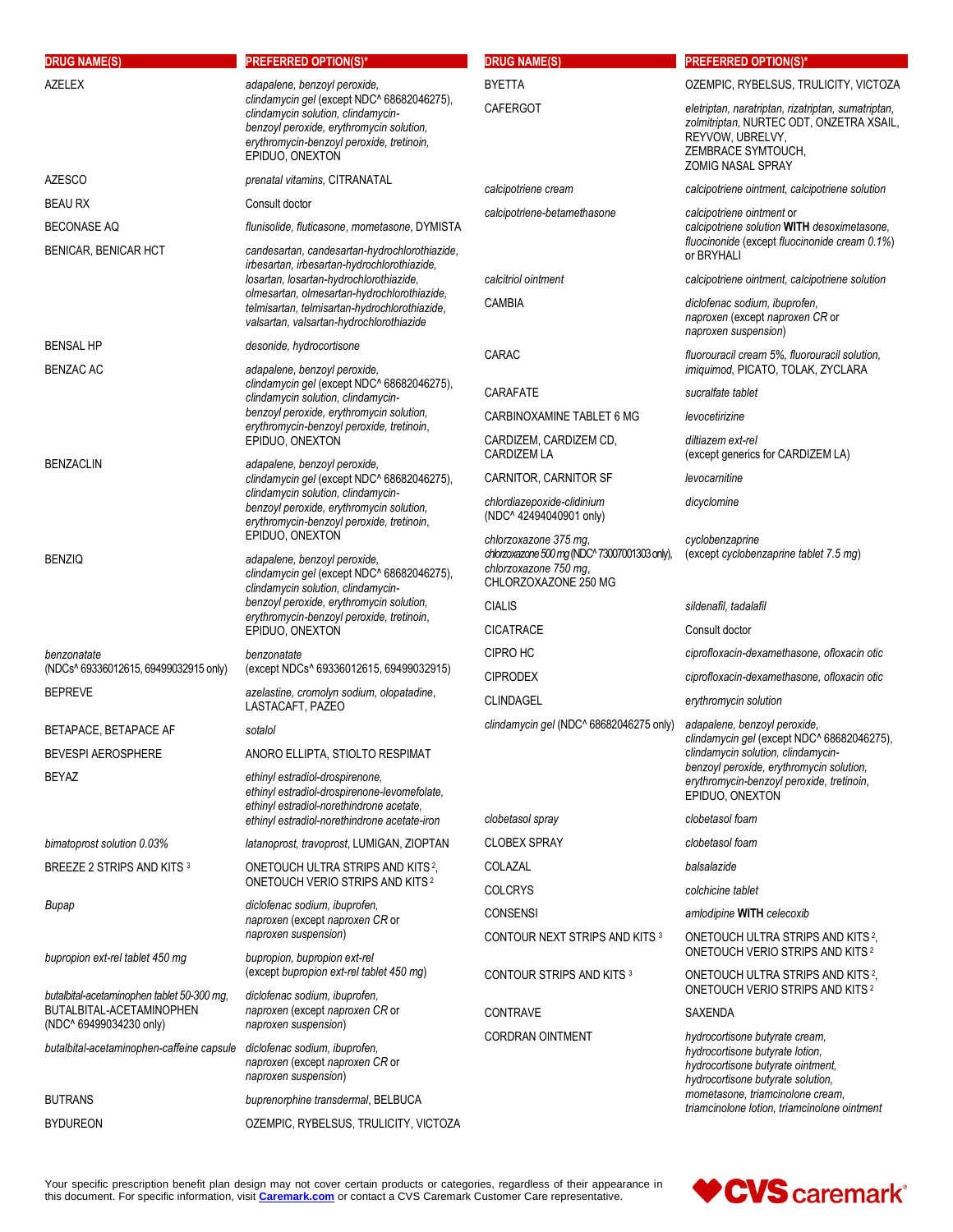| <b>DRUG NAME(S)</b>                                               | <b>PREFERRED OPTION(S)*</b>                                                                                                                                                                                                  | <b>DRUG NAME(S)</b>                                                                               | <b>PREFERRED OPTION(S)*</b>                                                                                                                                                                                                        |  |
|-------------------------------------------------------------------|------------------------------------------------------------------------------------------------------------------------------------------------------------------------------------------------------------------------------|---------------------------------------------------------------------------------------------------|------------------------------------------------------------------------------------------------------------------------------------------------------------------------------------------------------------------------------------|--|
| CoreMino                                                          | doxycycline hyclate 20 mq.<br>doxycycline hyclate capsule, minocycline,<br>tetracycline                                                                                                                                      | doxycycline hyclate delayed-rel tablet 200 mg                                                     | doxycycline hyclate 20 mg,<br>doxycycline hyclate capsule, minocycline,<br>tetracycline                                                                                                                                            |  |
| <b>CRESTOR</b>                                                    | atorvastatin, ezetimibe-simvastatin, fluvastatin,<br>lovastatin, pravastatin, rosuvastatin, simvastatin                                                                                                                      | doxycycline hyclate tablet 50 mg<br>(NDC^ 72143021160 only),<br>doxycycline hyclate tablet 75 mg, | doxycycline hyclate 20 mg,<br>doxycycline hyclate capsule, minocycline,<br>tetracycline                                                                                                                                            |  |
| cyclobenzaprine ext-rel capsule,<br>cyclobenzaprine tablet 7.5 mg | cyclobenzaprine<br>(except cyclobenzaprine tablet 7.5 mg)                                                                                                                                                                    | doxycycline hyclate tablet 150 mg                                                                 |                                                                                                                                                                                                                                    |  |
| CYMBALTA                                                          | desvenlafaxine ext-rel, duloxetine, venlafaxine,<br>venlafaxine ext-rel capsule                                                                                                                                              | doxycycline monohydrate capsule 75 mg,<br>doxycycline monohydrate capsule 150 mg                  | doxycycline hyclate 20 mg,<br>doxycycline hyclate capsule, minocycline,<br>tetracycline                                                                                                                                            |  |
| <b>DARAPRIM</b>                                                   | pyrimethamine                                                                                                                                                                                                                | doxycycline monohydrate delayed-rel                                                               | <b>ORACEA</b>                                                                                                                                                                                                                      |  |
| DaVite                                                            | folic acid                                                                                                                                                                                                                   | capsule                                                                                           |                                                                                                                                                                                                                                    |  |
| <b>DAYTRANA</b>                                                   | amphetamine-<br>dextroamphetamine mixed salts ext-rel +,<br>methylphenidate ext-rel +, MYDAYIS, VYVANSE                                                                                                                      | <b>DULERA</b><br><b>DUTOPROL</b>                                                                  | ADVAIR DISKUS, ADVAIR HFA,<br><b>BREO ELLIPTA, SYMBICORT</b><br>metoprolol succinate ext-rel WITH                                                                                                                                  |  |
| <b>DELZICOL</b>                                                   | balsalazide, mesalamine delayed-rel,<br>mesalamine ext-rel, sulfasalazine,                                                                                                                                                   | <b>DYRENIUM</b>                                                                                   | hydrochlorothiazide<br>amiloride, triamterene                                                                                                                                                                                      |  |
|                                                                   | sulfasalazine delayed-rel, PENTASA                                                                                                                                                                                           | EDARBI, EDARBYCLOR                                                                                | candesartan, candesartan-hydrochlorothiazide,                                                                                                                                                                                      |  |
| <b>DETROL LA</b><br>dexchlorpheniramine                           | darifenacin ext-rel, oxybutynin ext-rel,<br>solifenacin, tolterodine, tolterodine ext-rel,<br>trospium, trospium ext-rel, MYRBETRIQ,<br><b>TOVIAZ</b><br>levocetirizine                                                      |                                                                                                   | irbesartan, irbesartan-hydrochlorothiazide,<br>losartan, losartan-hydrochlorothiazide,<br>olmesartan, olmesartan-hydrochlorothiazide,<br>telmisartan, telmisartan-hydrochlorothiazide,<br>valsartan, valsartan-hydrochlorothiazide |  |
| Dexifol                                                           | folic acid                                                                                                                                                                                                                   | <b>EDLUAR</b>                                                                                     | doxepin, eszopiclone, ramelteon, zolpidem,                                                                                                                                                                                         |  |
| Diclofex DC (NDC^ 51021037201 only)                               | diclofenac sodium, diclofenac sodium gel 1%,<br>diclofenac sodium solution, ibuprofen,<br>meloxicam, naproxen (except naproxen CR or                                                                                         |                                                                                                   | zolpidem ext-rel, zolpidem sublingual,<br><b>BELSOMRA</b>                                                                                                                                                                          |  |
|                                                                   |                                                                                                                                                                                                                              | E.E.S. GRANULES                                                                                   | erythromycins                                                                                                                                                                                                                      |  |
| Diclosaicin                                                       | naproxen suspension)<br>diclofenac sodium, diclofenac sodium gel 1%,                                                                                                                                                         | EFFEXOR XR                                                                                        | desvenlafaxine ext-rel, duloxetine, venlafaxine,<br>venlafaxine ext-rel capsule                                                                                                                                                    |  |
|                                                                   | diclofenac sodium solution, ibuprofen,<br>meloxicam, naproxen (except naproxen CR or<br>naproxen suspension)                                                                                                                 | <b>ENABLEX</b>                                                                                    | darifenacin ext-rel, oxybutynin ext-rel,<br>solifenacin, tolterodine, tolterodine ext-rel,<br>trospium, trospium ext-rel, MYRBETRIQ,<br><b>TOVIAZ</b>                                                                              |  |
| DIFFERIN LOTION                                                   | adapalene, benzoyl peroxide,<br>clindamycin gel (except NDC^ 68682046275),<br>clindamycin solution, clindamycin-<br>benzoyl peroxide, erythromycin solution,<br>erythromycin-benzoyl peroxide, tretinoin,<br>EPIDUO, ONEXTON | ENLITE CONTINUOUS GLUCOSE<br>MONITORING SYSTEM                                                    | DEXCOM CONTINUOUS GLUCOSE<br>MONITORING SYSTEM                                                                                                                                                                                     |  |
|                                                                   |                                                                                                                                                                                                                              | <b>ENTERAGAM</b>                                                                                  | alosetron, VIBERZI, XIFAXAN 550 MG                                                                                                                                                                                                 |  |
|                                                                   |                                                                                                                                                                                                                              | <b>EPICERAM</b>                                                                                   | desonide, hydrocortisone                                                                                                                                                                                                           |  |
| diflorasone cream, diflorasone ointment                           | desoximetasone.<br>fluocinonide (except fluocinonide cream 0.1%),<br><b>BRYHALI</b>                                                                                                                                          | ergotamine-caffeine                                                                               | eletriptan, naratriptan, rizatriptan, sumatriptan,<br>zolmitriptan, NURTEC ODT, ONZETRA XSAIL,<br>REYVOW, UBRELVY, ZEMBRACE SYMTOUCH,                                                                                              |  |
| dihydroergotamine spray                                           | eletriptan, naratriptan, rizatriptan, sumatriptan,<br>zolmitriptan, NURTEC ODT, ONZETRA XSAIL,<br>REYVOW, UBRELVY, ZEMBRACE SYMTOUCH,                                                                                        |                                                                                                   | <b>ZOMIG NASAL SPRAY</b>                                                                                                                                                                                                           |  |
|                                                                   |                                                                                                                                                                                                                              | <b>ERYPED</b>                                                                                     | erythromycins                                                                                                                                                                                                                      |  |
|                                                                   | <b>ZOMIG NASAL SPRAY</b>                                                                                                                                                                                                     | <b>ESTRING</b>                                                                                    | estradiol, IMVEXXY                                                                                                                                                                                                                 |  |
| diltiazem ext-rel<br>(generics for CARDIZEM LA only)              | diltiazem ext-rel<br>(except generics for CARDIZEM LA)                                                                                                                                                                       | <b>EVEKEO</b>                                                                                     | amphetamine-dextroamphetamine mixed salts,<br>methylphenidate                                                                                                                                                                      |  |
| DIOVAN, DIOVAN HCT                                                | candesartan, candesartan-hydrochlorothiazide,<br>irbesartan, irbesartan-hydrochlorothiazide,<br>losartan, losartan-hydrochlorothiazide,<br>olmesartan, olmesartan-hydrochlorothiazide,                                       | EVERSENSE CONTINUOUS GLUCOSE<br>MONITORING SYSTEM                                                 | DEXCOM CONTINUOUS GLUCOSE<br>MONITORING SYSTEM                                                                                                                                                                                     |  |
|                                                                   |                                                                                                                                                                                                                              | <b>EVZIO</b>                                                                                      | naloxone injection, NARCAN NASAL SPRAY                                                                                                                                                                                             |  |
|                                                                   | telmisartan, telmisartan-hydrochlorothiazide,<br>valsartan, valsartan-hydrochlorothiazide                                                                                                                                    | <b>EXFORGE</b>                                                                                    | amlodipine-olmesartan, amlodipine-telmisartan,<br>amlodipine-valsartan                                                                                                                                                             |  |
| Diphen Elixir                                                     | levocetirizine                                                                                                                                                                                                               | <b>EXFORGE HCT</b>                                                                                | amlodipine-valsartan-hydrochlorothiazide,                                                                                                                                                                                          |  |
| <b>DORAL</b>                                                      | doxepin, eszopiclone, ramelteon, zolpidem,<br>zolpidem ext-rel, zolpidem sublingual,<br><b>BELSOMRA</b>                                                                                                                      | <b>FABIOR</b>                                                                                     | olmesartan-amlodipine-hydrochlorothiazide<br>adapalene, benzoyl peroxide,                                                                                                                                                          |  |
| DORYX, DORYX MPC                                                  | doxycycline hyclate 20 mg,<br>doxycycline hyclate capsule, minocycline,<br>tetracycline                                                                                                                                      |                                                                                                   | clindamycin gel (except NDC^ 68682046275),<br>clindamycin solution, clindamycin-<br>benzoyl peroxide, erythromycin solution,<br>erythromycin-benzoyl peroxide, tretinoin,                                                          |  |
| doxepin cream                                                     | desonide, hydrocortisone, pimecrolimus,<br>tacrolimus, EUCRISA                                                                                                                                                               |                                                                                                   | EPIDUO, ONEXTON                                                                                                                                                                                                                    |  |

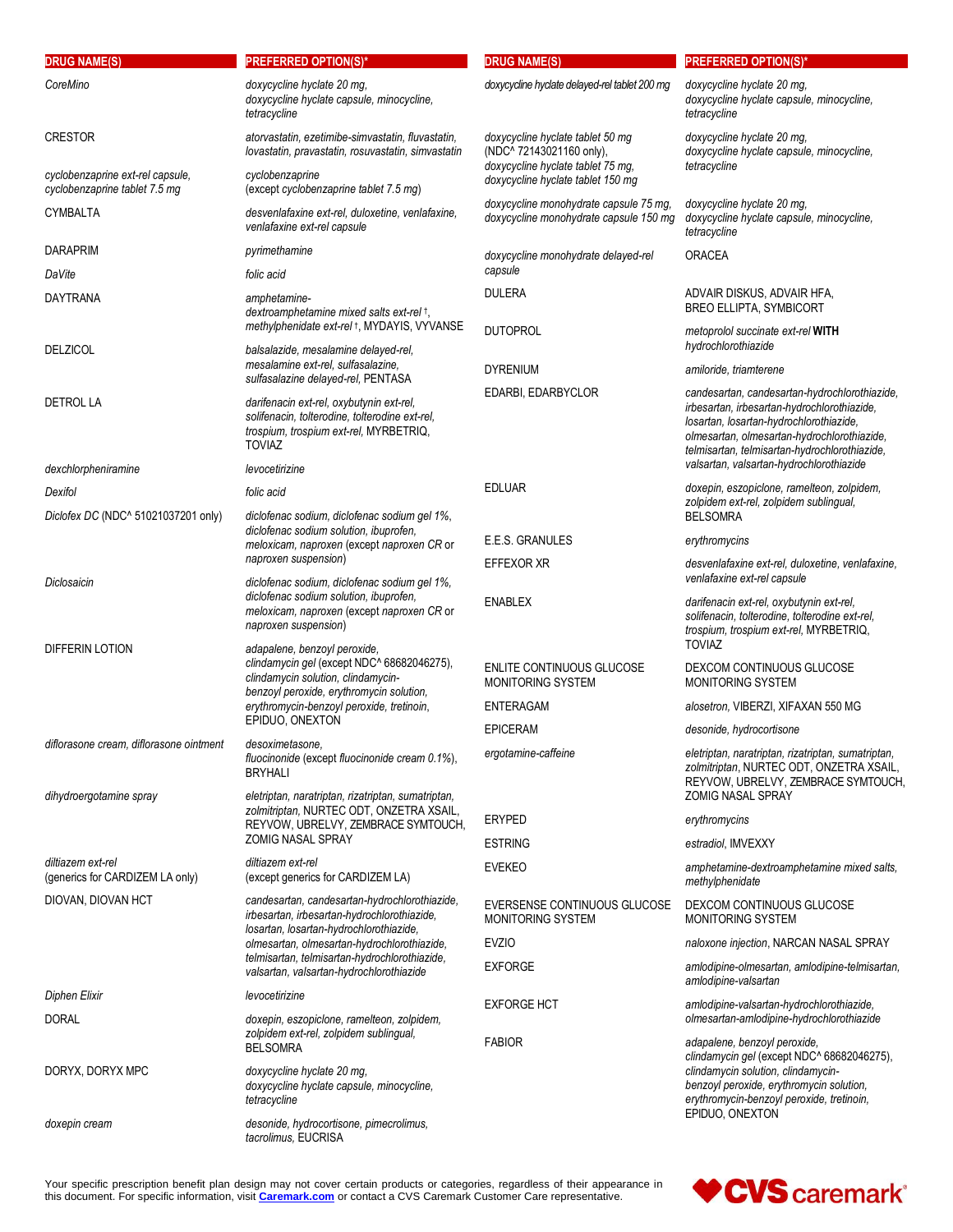| <b>DRUG NAME(S)</b>                                                         | <b>PREFERRED OPTION(S)*</b>                                                                                                                                                                                 | <b>DRUG NAME(S)</b>                                                   | <b>PREFERRED OPTION(S)*</b>                                                                                                                                                                                                     |
|-----------------------------------------------------------------------------|-------------------------------------------------------------------------------------------------------------------------------------------------------------------------------------------------------------|-----------------------------------------------------------------------|---------------------------------------------------------------------------------------------------------------------------------------------------------------------------------------------------------------------------------|
| <b>FANAPT</b>                                                               | aripiprazole, clozapine, olanzapine, quetiapine,<br>quetiapine ext-rel, risperidone, ziprasidone,                                                                                                           | <b>FREESTYLE LIBRE CONTINUOUS</b><br><b>GLUCOSE MONITORING SYSTEM</b> | DEXCOM CONTINUOUS GLUCOSE<br><b>MONITORING SYSTEM</b>                                                                                                                                                                           |
| <b>FEMRING</b>                                                              | LATUDA, VRAYLAR<br>estradiol, IMVEXXY                                                                                                                                                                       | FREESTYLE STRIPS AND KITS 3                                           | ONETOUCH ULTRA STRIPS AND KITS 2,<br>ONETOUCH VERIO STRIPS AND KITS <sup>2</sup>                                                                                                                                                |
| fenofibrate tablet 120 mg                                                   | fenofibrate (except fenofibrate tablet 120 mg),<br>fenofibric acid delayed-rel                                                                                                                              | <b>FROVA</b>                                                          | eletriptan, naratriptan, rizatriptan, sumatriptan,<br>zolmitriptan, NURTEC ODT, ONZETRA XSAIL,                                                                                                                                  |
| FENOGLIDE TABLET 120 MG                                                     | fenofibrate (except fenofibrate tablet 120 mg),<br>fenofibric acid delayed-rel                                                                                                                              |                                                                       | REYVOW, UBRELVY,<br>ZEMBRACE SYMTOUCH,<br>ZOMIG NASAL SPRAY                                                                                                                                                                     |
| fenoprofen, FENOPROFEN CAPSULE                                              | diclofenac sodium, ibuprofen, meloxicam,<br>naproxen (except naproxen CR or                                                                                                                                 | Genicin Vita-S                                                        | folic acid                                                                                                                                                                                                                      |
|                                                                             | naproxen suspension)                                                                                                                                                                                        | <b>GLUMETZA</b>                                                       | metformin, metformin ext-rel (except generics for<br>FORTAMET and GLUMETZA)                                                                                                                                                     |
| FERIVA 21/7                                                                 | folic acid                                                                                                                                                                                                  | <b>GLYCOPYRROLATE TABLET 1.5 MG</b>                                   | dicyclomine                                                                                                                                                                                                                     |
| <b>FETZIMA</b>                                                              | desvenlafaxine ext-rel, duloxetine, venlafaxine,<br>venlafaxine ext-rel capsule                                                                                                                             | <b>GOLYTELY</b>                                                       | peg 3350-electrolytes, CLENPIQ                                                                                                                                                                                                  |
| Fexmid                                                                      | cyclobenzaprine<br>(except cyclobenzaprine tablet 7.5 mg)                                                                                                                                                   | <b>GUARDIAN CONNECT CONTINUOUS</b><br>GLUCOSE MONITORING SYSTEM       | DEXCOM CONTINUOUS GLUCOSE<br><b>MONITORING SYSTEM</b>                                                                                                                                                                           |
| <b>FINACEA GEL</b>                                                          | azelaic acid gel, metronidazole,                                                                                                                                                                            | <b>HORIZANT</b>                                                       | gabapentin, GRALISE                                                                                                                                                                                                             |
|                                                                             | FINACEA FOAM, SOOLANTRA                                                                                                                                                                                     | <b>HUMALOG</b>                                                        | FIASP, NOVOLOG                                                                                                                                                                                                                  |
| <b>FIORICET CAPSULE</b>                                                     | diclofenac sodium, ibuprofen,<br>naproxen (except naproxen CR or                                                                                                                                            | HUMALOG MIX 50/50                                                     | NOVOLOG MIX 70/30                                                                                                                                                                                                               |
|                                                                             | naproxen suspension)                                                                                                                                                                                        | HUMALOG MIX 75/25                                                     | NOVOLOG MIX 70/30                                                                                                                                                                                                               |
| flucytosine capsule 500 mg                                                  | fluconazole                                                                                                                                                                                                 | HUMULIN 70/30                                                         | NOVOLIN 70/30                                                                                                                                                                                                                   |
| fluocinonide cream 0.1%                                                     | clobetasol cream                                                                                                                                                                                            | <b>HUMULIN N</b>                                                      | <b>NOVOLIN N</b>                                                                                                                                                                                                                |
| fluorouracil cream 0.5%                                                     | fluorouracil cream 5%, fluorouracil solution,<br>imiquimod, PICATO, TOLAK, ZYCLARA                                                                                                                          | <b>HUMULIN R</b>                                                      | NOVOLIN R                                                                                                                                                                                                                       |
| fluoxetine tablet<br>(generics for SARAFEM only)<br>fluoxetine tablet 60 mg | fluoxetine (except fluoxetine tablet 60 mg,<br>fluoxetine tablet [generics for SARAFEM]),<br>paroxetine HCI ext-rel, sertraline<br>citalopram, escitalopram,<br>fluoxetine (except fluoxetine tablet 60 mg, | hydrocortisone butyrate lipophilic cream 0.1%                         | hydrocortisone butyrate cream,<br>hydrocortisone butyrate lotion,<br>hydrocortisone butyrate ointment,<br>hydrocortisone butyrate solution, mometasone,<br>triamcinolone cream, triamcinolone lotion,<br>triamcinolone ointment |
|                                                                             | fluoxetine tablet [generics for SARAFEM]),                                                                                                                                                                  | <b>HylaVite</b>                                                       | folic acid                                                                                                                                                                                                                      |
|                                                                             | paroxetine HCI, paroxetine HCI ext-rel,<br>sertraline, TRINTELLIX                                                                                                                                           | <b>HYSINGLA ER</b>                                                    | fentanyl transdermal, hydrocodone ext-rel,                                                                                                                                                                                      |
| flurandrenolide lotion<br>(NDC^24470092112 only)                            | desonide, hydrocortisone                                                                                                                                                                                    |                                                                       | hydromorphone ext-rel, methadone,<br>morphine ext-rel, NUCYNTA ER, XTAMPZA ER                                                                                                                                                   |
| flurandrenolide ointment                                                    | hydrocortisone butyrate cream,                                                                                                                                                                              | <b>INCRUSE ELLIPTA</b>                                                | SPIRIVA, YUPELRI                                                                                                                                                                                                                |
|                                                                             | hydrocortisone butyrate lotion,<br>hydrocortisone butyrate ointment,<br>hydrocortisone butyrate solution,<br>mometasone, triamcinolone cream,                                                               | INDERAL LA, INDERAL XL                                                | atenolol, carvedilol, carvedilol phosphate ext-rel,<br>metoprolol succinate ext-rel, metoprolol tartrate,<br>nadolol, pindolol, propranolol, propranolol ext-rel,<br><b>BYSTOLIC</b>                                            |
| FML LIQUIFILM                                                               | triamcinolone lotion, triamcinolone ointment<br>dexamethasone, loteprednol,<br>prednisolone acetate 1%, DUREZOL,                                                                                            | <b>INDOCIN</b>                                                        | diclofenac sodium, ibuprofen, meloxicam,<br>naproxen (except naproxen CR or<br>naproxen suspension)                                                                                                                             |
|                                                                             | FML FORTE, FML S.O.P., MAXIDEX,<br>PRED MILD                                                                                                                                                                | indomethacin capsule 20 mg                                            | diclofenac sodium, ibuprofen, meloxicam,<br>naproxen (except naproxen CR or                                                                                                                                                     |
| <b>FOLIC-K</b>                                                              | folic acid                                                                                                                                                                                                  |                                                                       | naproxen suspension)                                                                                                                                                                                                            |
| Folvik-D                                                                    | folic acid                                                                                                                                                                                                  | Inflammacin                                                           | diclofenac sodium, diclofenac sodium gel 1%,<br>diclofenac sodium solution, ibuprofen,                                                                                                                                          |
| Folvite-D                                                                   | folic acid                                                                                                                                                                                                  |                                                                       | meloxicam, naproxen (except naproxen CR or<br>naproxen suspension)                                                                                                                                                              |
| <b>FORTAMET</b>                                                             | metformin, metformin ext-rel (except generics for<br>FORTAMET and GLUMETZA)                                                                                                                                 | <b>INNOPRAN XL</b>                                                    | atenolol, carvedilol, carvedilol phosphate ext-rel,                                                                                                                                                                             |
| <b>FORTESTA</b>                                                             | testosterone gel (except authorized generics for<br>TESTIM and VOGELXO), testosterone solution,<br>ANDRODERM                                                                                                |                                                                       | metoprolol succinate ext-rel, metoprolol tartrate,<br>nadolol, pindolol, propranolol, propranolol ext-rel,<br><b>BYSTOLIC</b>                                                                                                   |
| <b>FOSAMAX PLUS D</b>                                                       | alendronate, ibandronate, risedronate                                                                                                                                                                       | <b>INTERMEZZO</b>                                                     | doxepin, eszopiclone, ramelteon, zolpidem,                                                                                                                                                                                      |
| <b>FOSRENOL</b>                                                             | calcium acetate, sevelamer carbonate,<br>PHOSLYRA, VELPHORO                                                                                                                                                 |                                                                       | zolpidem ext-rel, zolpidem sublingual,<br><b>BELSOMRA</b>                                                                                                                                                                       |
| FOSTEUM, FOSTEUM PLUS                                                       | alendronate, ibandronate, risedronate                                                                                                                                                                       | <b>INTRAROSA</b>                                                      | estradiol, IMVEXXY                                                                                                                                                                                                              |

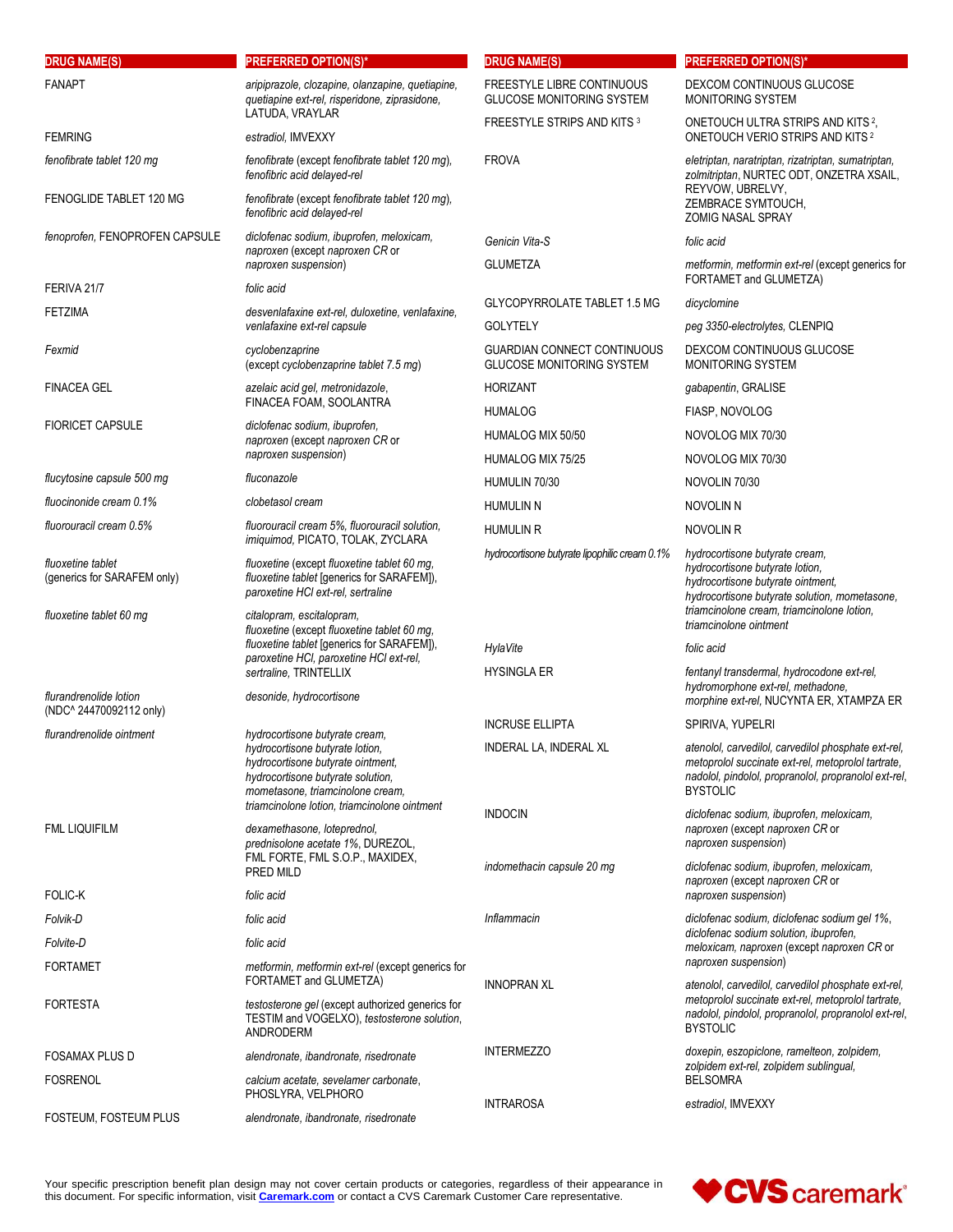| <b>DRUG NAME(S)</b>                                               | <b>PREFERRED OPTION(S)*</b>                                                                                                                                        | <b>DRUG NAME(S)</b>                                                                         | <b>PREFERRED OPTION(S)*</b>                                                                                                                                                 |
|-------------------------------------------------------------------|--------------------------------------------------------------------------------------------------------------------------------------------------------------------|---------------------------------------------------------------------------------------------|-----------------------------------------------------------------------------------------------------------------------------------------------------------------------------|
| <b>INTUNIV</b>                                                    | amphetamine-                                                                                                                                                       | Lorid                                                                                       | folic acid                                                                                                                                                                  |
|                                                                   | dextroamphetamine mixed salts ext-rel +,<br>atomoxetine, guanfacine ext-rel,<br>methylphenidate ext-rel +, MYDAYIS, VYVANSE                                        | Lorzone                                                                                     | cyclobenzaprine<br>(except cyclobenzaprine tablet 7.5 mg)                                                                                                                   |
| INVOKAMET, INVOKAMET XR                                           | SYNJARDY, SYNJARDY XR, XIGDUO XR                                                                                                                                   | LOTEMAX, LOTEMAX SM                                                                         | dexamethasone, loteprednol,<br>prednisolone acetate 1%, DUREZOL,<br>FML FORTE, FML S.O.P., MAXIDEX,<br>PRED MILD                                                            |
| <b>INVOKANA</b>                                                   | FARXIGA, JARDIANCE                                                                                                                                                 |                                                                                             |                                                                                                                                                                             |
| isosorbide dinitrate 40 mg                                        | isosorbide dinitrate<br>(except isosorbide dinitrate 40 mg),<br>isosorbide mononitrate                                                                             | <b>LUNESTA</b>                                                                              | doxepin, eszopiclone, ramelteon, zolpidem,<br>zolpidem ext-rel, zolpidem sublingual,<br><b>BELSOMRA</b>                                                                     |
| <b>ISTALOL</b>                                                    | timolol maleate solution, BETIMOL,<br><b>BETOPTIC S</b>                                                                                                            | <b>MACRODANTIN</b>                                                                          | nitrofurantoin                                                                                                                                                              |
| JALYN                                                             | dutasteride-tamsulosin; dutasteride or finasteride<br>WITH alfuzosin ext-rel, doxazosin, silodosin,<br>tamsulosin or terazosin                                     | Matzim LA<br>mefenamic acid                                                                 | diltiazem ext-rel<br>(except generics for CARDIZEM LA)<br>diclofenac sodium, ibuprofen, meloxicam,                                                                          |
| JENTADUETO, JENTADUETO XR                                         | JANUMET, JANUMET XR                                                                                                                                                | (NDC^ 69336012830 only)                                                                     | naproxen (except naproxen CR or                                                                                                                                             |
| <b>KAMDOY</b>                                                     | desonide, hydrocortisone                                                                                                                                           |                                                                                             | naproxen suspension)                                                                                                                                                        |
| <b>KAZANO</b>                                                     | JANUMET, JANUMET XR                                                                                                                                                | <b>MENEST</b>                                                                               | estradiol                                                                                                                                                                   |
| ketoconazole foam 2%                                              | ketoconazole shampoo 2%,                                                                                                                                           | <b>MENOSTAR</b>                                                                             | estradiol                                                                                                                                                                   |
|                                                                   | selenium sulfide lotion 2.5%                                                                                                                                       | metaxalone 400 mg                                                                           | cyclobenzaprine<br>(except cyclobenzaprine tablet 7.5 mg)                                                                                                                   |
| Ketodan                                                           | ketoconazole shampoo 2%,<br>selenium sulfide lotion 2.5%                                                                                                           | metformin ext-rel<br>(generics for FORTAMET and GLUMETZA only)                              | metformin, metformin ext-rel (except generics<br>for FORTAMET and GLUMETZA)                                                                                                 |
| ketoprofen capsule 25 mg                                          | diclofenac sodium, ibuprofen, meloxicam,<br>naproxen (except naproxen CR or<br>naproxen suspension)                                                                | methocarbamol 500 mg<br>(NDC^ 69036091010 only),                                            | cyclobenzaprine<br>(except cyclobenzaprine tablet 7.5 mg)                                                                                                                   |
| ketoprofen ext-rel capsule                                        | diclofenac sodium, ibuprofen, meloxicam,<br>naproxen (except naproxen CR or<br>naproxen suspension)                                                                | methocarbamol 750 mg<br>(NDCs^ 69036093090, 70868090190 only)<br><b>MIACALCIN INJECTION</b> | alendronate, calcitonin-salmon, ibandronate,                                                                                                                                |
| KOMBIGLYZE XR                                                     | JANUMET, JANUMET XR                                                                                                                                                |                                                                                             | risedronate, FORTEO, PROLIA, TYMLOS                                                                                                                                         |
| LACRISERT                                                         | RESTASIS, XIIDRA                                                                                                                                                   | <b>MIACALCIN NASAL SPRAY</b>                                                                | calcitonin-salmon                                                                                                                                                           |
| <b>LACTULOSE PAK</b>                                              | lactulose solution                                                                                                                                                 | MICARDIS, MICARDIS HCT                                                                      | candesartan, candesartan-hydrochlorothiazide,<br>irbesartan, irbesartan-hydrochlorothiazide,                                                                                |
| <b>LANOXIN TABLET</b><br>(125 MCG and 250 MCG only)               | digoxin                                                                                                                                                            |                                                                                             | losartan, losartan-hydrochlorothiazide,<br>olmesartan, olmesartan-hydrochlorothiazide,<br>telmisartan, telmisartan-hydrochlorothiazide,                                     |
| lanthanum carbonate                                               | calcium acetate, sevelamer carbonate,<br>PHOSLYRA, VELPHORO                                                                                                        | Migergot                                                                                    | valsartan, valsartan-hydrochlorothiazide<br>eletriptan, naratriptan, rizatriptan, sumatriptan,                                                                              |
| LANTUS <sup>5</sup>                                               | <b>BASAGLAR, LEVEMIR</b>                                                                                                                                           |                                                                                             | zolmitriptan, NURTEC ODT, ONZETRA XSAIL,                                                                                                                                    |
| LAZANDA                                                           | fentanyl transmucosal lozenge, SUBSYS                                                                                                                              |                                                                                             | REYVOW, UBRELVY,<br>ZEMBRACE SYMTOUCH,                                                                                                                                      |
| <b>LESCOL XL</b>                                                  | atorvastatin, ezetimibe-simvastatin, fluvastatin,<br>lovastatin, pravastatin, rosuvastatin, simvastatin                                                            |                                                                                             | <b>ZOMIG NASAL SPRAY</b>                                                                                                                                                    |
| levorphanol                                                       | fentanyl transdermal, hydrocodone ext-rel,<br>hydromorphone ext-rel, methadone,                                                                                    | <b>MILLIPRED</b>                                                                            | dexamethasone, hydrocortisone,<br>methylprednisolone, prednisolone solution,<br>prednisone                                                                                  |
| LEXAPRO                                                           | morphine ext-rel, NUCYNTA ER, XTAMPZA ER<br>citalopram, escitalopram,<br>fluoxetine (except fluoxetine tablet 60 mg,<br>fluoxetine tablet [generics for SARAFEM]), | <b>MINASTRIN 24 FE</b>                                                                      | ethinyl estradiol-drospirenone,<br>ethinyl estradiol-drospirenone-levomefolate,<br>ethinyl estradiol-norethindrone acetate,<br>ethinyl estradiol-norethindrone acetate-iron |
|                                                                   | paroxetine HCI, paroxetine HCI ext-rel,<br>sertraline, TRINTELLIX                                                                                                  | <b>MINIVELLE</b>                                                                            | estradiol, DIVIGEL, EVAMIST                                                                                                                                                 |
| LIALDA                                                            | balsalazide, mesalamine delayed-rel,<br>mesalamine ext-rel, sulfasalazine,<br>sulfasalazine delayed-rel, PENTASA                                                   | <b>MINOCIN</b>                                                                              | doxycycline hyclate 20 mg,<br>doxycycline hyclate capsule, minocycline,<br>tetracycline                                                                                     |
| LIDOCAINE-TETRACAINE CREAM<br>(NDC <sup>^</sup> 71800063115 only) | lidocaine-prilocaine                                                                                                                                               | minocycline ext-rel                                                                         | doxycycline hyclate 20 mg,<br>doxycycline hyclate capsule, minocycline,<br>tetracycline                                                                                     |
| <b>LIDOTREX</b>                                                   | lidocaine-prilocaine                                                                                                                                               | <b>MIRVASO</b>                                                                              | azelaic acid gel, metronidazole,                                                                                                                                            |
| <b>LIPITOR</b>                                                    | atorvastatin, ezetimibe-simvastatin, fluvastatin,<br>lovastatin, pravastatin, rosuvastatin, simvastatin                                                            | Mondoxyne NL capsule 75 mg                                                                  | FINACEA FOAM, SOOLANTRA<br>doxycycline hyclate 20 mg,                                                                                                                       |
| LIVALO                                                            | atorvastatin, ezetimibe-simvastatin, fluvastatin,<br>lovastatin, pravastatin, rosuvastatin, simvastatin                                                            |                                                                                             | doxycycline hyclate capsule, minocycline,<br>tetracycline                                                                                                                   |

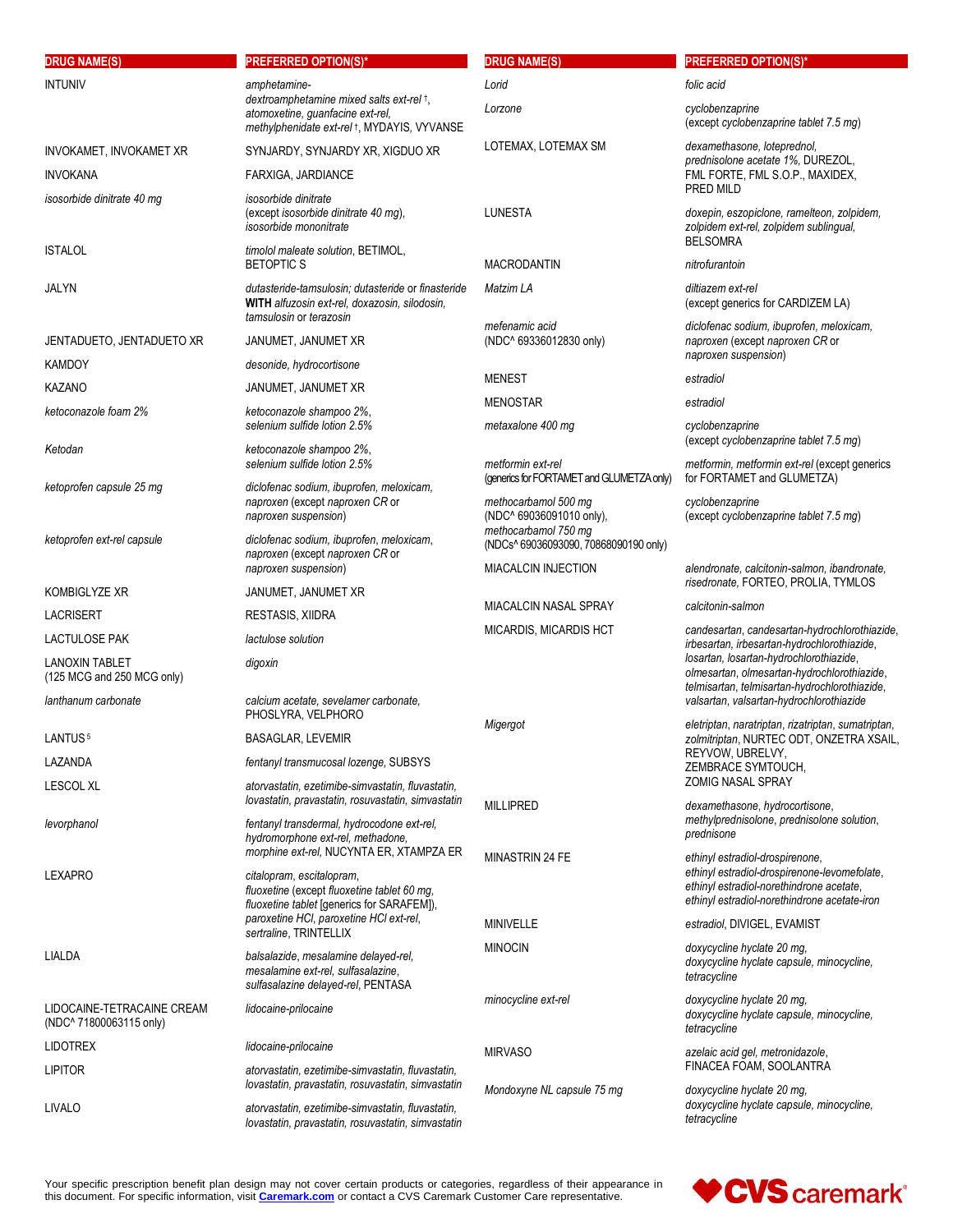| <b>DRUG NAME(S)</b>             | <b>PREFERRED OPTION(S)*</b>                                                                                                                                  | <b>DRUG NAME(S)</b>                                  | <b>PREFERRED OPTION(S)*</b>                                                                  |  |
|---------------------------------|--------------------------------------------------------------------------------------------------------------------------------------------------------------|------------------------------------------------------|----------------------------------------------------------------------------------------------|--|
| <b>MOVIPREP</b>                 | peg 3350-electrolytes, CLENPIQ                                                                                                                               | omeprazole-sodium bicarbonate                        | esomeprazole, lansoprazole, omeprazole,                                                      |  |
| <b>MultiPro</b>                 | Consult doctor                                                                                                                                               |                                                      | pantoprazole, DEXILANT                                                                       |  |
| mupirocin cream                 | gentamicin, mupirocin ointment                                                                                                                               | <b>OMNARIS</b>                                       | flunisolide, fluticasone, mometasone, DYMISTA                                                |  |
| <b>MYTESI</b>                   | diphenoxylate-atropine, loperamide                                                                                                                           | <b>OMNIVEX</b>                                       | folic acid                                                                                   |  |
| NAPRELAN                        | diclofenac sodium, ibuprofen, meloxicam,<br>naproxen (except naproxen CR or                                                                                  | <b>ONFI</b>                                          | clobazam, lamotrigine, topiramate,<br><b>TROKENDI XR</b>                                     |  |
|                                 | naproxen suspension)                                                                                                                                         | ONGLYZA                                              | JANUVIA                                                                                      |  |
| naproxen-esomeprazole           | diclofenac sodium, ibuprofen, meloxicam or<br>naproxen (except naproxen CR or<br>naproxen suspension) WITH esomeprazole,                                     | orphenadrine-aspirin-caffeine                        | cyclobenzaprine<br>(except cyclobenzaprine tablet 7.5 mg)                                    |  |
|                                 | lansoprazole, omeprazole, pantoprazole or<br><b>DEXILANT</b>                                                                                                 | Orphengesic Forte                                    | cyclobenzaprine<br>(except cyclobenzaprine tablet 7.5 mg)                                    |  |
| naproxen CR                     | diclofenac sodium, ibuprofen, meloxicam,                                                                                                                     | ORTHO D                                              | folic acid                                                                                   |  |
|                                 | naproxen (except naproxen CR or<br>naproxen suspension)                                                                                                      | ORTHO DF                                             | folic acid                                                                                   |  |
| naproxen suspension             | diclofenac sodium, ibuprofen, meloxicam,<br>naproxen (except naproxen CR or                                                                                  | <b>OSENI</b>                                         | JANUMET, JANUMET XR; JANUVIA WITH<br>pioglitazone                                            |  |
|                                 | naproxen suspension)                                                                                                                                         | <b>OSMOPREP</b>                                      | peg 3350-electrolytes, CLENPIQ                                                               |  |
| NATAZIA                         | ethinyl estradiol-drospirenone,                                                                                                                              | <b>OSPHENA</b>                                       | estradiol                                                                                    |  |
|                                 | ethinyl estradiol-drospirenone-levomefolate.<br>ethinyl estradiol-levonorgestrel,                                                                            | OWEN MUMFORD NEEDLES 4                               | <b>BD ULTRAFINE NEEDLES</b>                                                                  |  |
|                                 | ethinyl estradiol-norethindrone acetate.<br>ethinyl estradiol-norethindrone acetate-iron,                                                                    | oxiconazole<br>(NDCs^ 00168035830, 51672135902 only) | ciclopirox, clotrimazole, econazole,<br>ketoconazole cream 2%. Iuliconazole                  |  |
|                                 | ethinyl estradiol-norgestimate,<br><b>LO LOESTRIN FE</b>                                                                                                     | <b>OXYCONTIN</b>                                     | fentanyl transdermal, hydrocodone ext-rel,                                                   |  |
| <b>NATESTO</b>                  | testosterone gel (except authorized generics for<br>TESTIM and VOGELXO), testosterone solution,                                                              |                                                      | hydromorphone ext-rel, methadone,<br>morphine ext-rel, NUCYNTA ER, XTAMPZA ER                |  |
|                                 | ANDRODERM                                                                                                                                                    | oxymorphone ext-rel                                  | fentanyl transdermal, hydrocodone ext-rel,<br>hydromorphone ext-rel, methadone,              |  |
| <b>NESINA</b>                   | <b>JANUVIA</b>                                                                                                                                               |                                                      | morphine ext-rel, NUCYNTA ER, XTAMPZA ER                                                     |  |
| <b>NEXIUM</b>                   | esomeprazole, lansoprazole, omeprazole,<br>pantoprazole, DEXILANT                                                                                            | <b>OXYTROL</b>                                       | darifenacin ext-rel, oxybutynin ext-rel,<br>solifenacin, tolterodine, tolterodine ext-rel,   |  |
| niacin tablet 500 mg            | niacin ext-rel                                                                                                                                               |                                                      | trospium, trospium ext-rel, MYRBETRIQ,<br><b>TOVIAZ</b>                                      |  |
| Niacor                          | niacin ext-rel                                                                                                                                               | PANCREAZE                                            | CREON, VIOKACE, ZENPEP                                                                       |  |
| <b>NICADAN</b>                  | folic acid                                                                                                                                                   | PAXIL, PAXIL CR                                      | citalopram, escitalopram,                                                                    |  |
| <b>NICAPRIN</b>                 | folic acid                                                                                                                                                   |                                                      | fluoxetine (except fluoxetine tablet 60 mg,<br>fluoxetine tablet [generics for SARAFEM]),    |  |
| NICAZEL, NICAZEL FORTE          | folic acid                                                                                                                                                   |                                                      | paroxetine HCI, paroxetine HCI ext-rel,                                                      |  |
| <b>NICOMIDE</b>                 | folic acid                                                                                                                                                   |                                                      | sertraline, TRINTELLIX                                                                       |  |
| <b>NILANDRON</b>                | abiraterone, bicalutamide, XTANDI, YONSA                                                                                                                     | <b>PENNSAID</b>                                      | diclofenac sodium, diclofenac sodium gel 1%,<br>diclofenac sodium solution, ibuprofen,       |  |
| <b>NITROMIST</b>                | nitroglycerin lingual spray.<br>nitroglycerin sublingual                                                                                                     |                                                      | meloxicam, naproxen (except naproxen CR or<br>naproxen suspension)                           |  |
| <b>NORGESIC FORTE</b>           | cyclobenzaprine<br>(except cyclobenzaprine tablet 7.5 mg)                                                                                                    | <b>PERCOCET</b>                                      | hydrocodone-acetaminophen, hydromorphone,<br>morphine, oxycodone-acetaminophen,              |  |
| <b>NORITATE</b>                 | azelaic acid gel, metronidazole,<br>FINACEA FOAM, SOOLANTRA                                                                                                  | PERRIGO NEEDLES 4                                    | <b>NUCYNTA</b><br><b>BD ULTRAFINE NEEDLES</b>                                                |  |
| <b>NORVASC</b>                  | amlodipine                                                                                                                                                   | <b>PERTZYE</b>                                       | CREON, VIOKACE, ZENPEP                                                                       |  |
| <b>NOVACORT</b>                 | desonide, hydrocortisone                                                                                                                                     | <b>PEXEVA</b>                                        | citalopram, escitalopram,                                                                    |  |
| NOVO NORDISK NEEDLES 4          | <b>BD ULTRAFINE NEEDLES</b>                                                                                                                                  |                                                      | fluoxetine (except fluoxetine tablet 60 mg,<br>fluoxetine tablet [generics for SARAFEM]),    |  |
| NuDiclo SoluPak, NuDiclo TabPak | diclofenac sodium, diclofenac sodium gel 1%,<br>diclofenac sodium solution, ibuprofen,<br>meloxicam, naproxen (except naproxen CR or<br>naproxen suspension) |                                                      | paroxetine HCI, paroxetine HCI ext-rel,<br>sertraline, TRINTELLIX                            |  |
|                                 |                                                                                                                                                              | <b>PLAVIX</b>                                        | clopidogrel, prasugrel, BRILINTA                                                             |  |
| <b>NUVARING</b>                 | ethinyl estradiol-etonogestrel, ANNOVERA                                                                                                                     | <b>POLYTOZA</b>                                      | Consult doctor                                                                               |  |
| <b>NUVIGIL</b>                  | armodafinil, SUNOSI                                                                                                                                          | posaconazole delayed-rel tablet                      | fluconazole, itraconazole                                                                    |  |
| <b>OLEPTRO</b>                  | trazodone                                                                                                                                                    | <b>PRADAXA</b>                                       | warfarin, ELIQUIS, XARELTO                                                                   |  |
| OLUX-E                          | clobetasol foam                                                                                                                                              | PRECISION XTRA STRIPS AND KITS 3                     | ONETOUCH ULTRA STRIPS AND KITS <sup>2</sup> ,<br>ONETOUCH VERIO STRIPS AND KITS <sup>2</sup> |  |

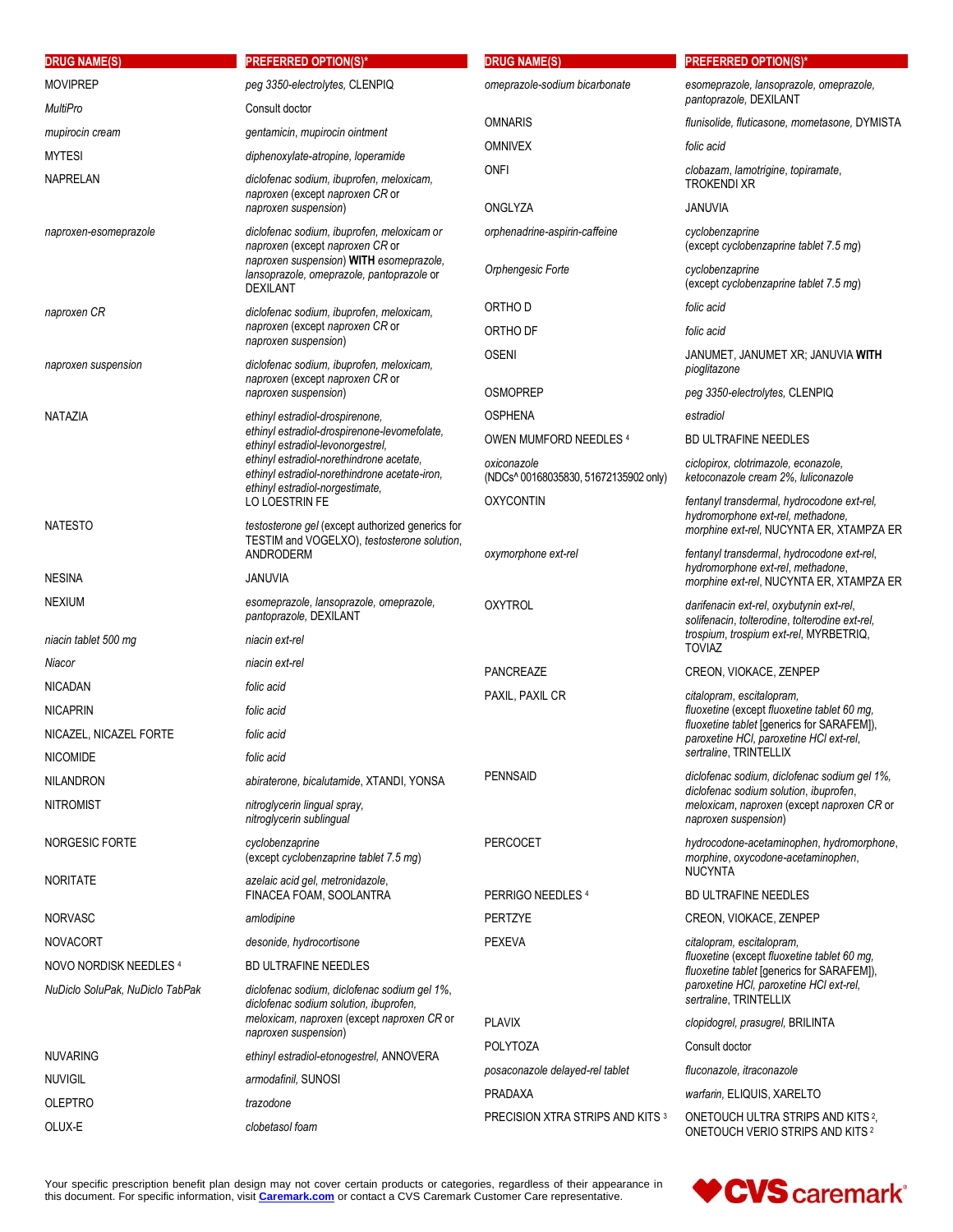| <b>DRUG NAME(S)</b>           | <b>PREFERRED OPTION(S)*</b>                                                                                            | <b>DRUG NAME(S)</b>                                  | <b>PREFERRED OPTION(S)*</b>                                                                                                                                                          |
|-------------------------------|------------------------------------------------------------------------------------------------------------------------|------------------------------------------------------|--------------------------------------------------------------------------------------------------------------------------------------------------------------------------------------|
| PRED FORTE                    | dexamethasone, loteprednol,<br>prednisolone acetate 1%, DUREZOL,<br>FML FORTE, FML S.O.P., MAXIDEX,                    | <b>ROZEREM</b>                                       | doxepin, eszopiclone, ramelteon, zolpidem,<br>zolpidem ext-rel, zolpidem sublingual,<br><b>BELSOMRA</b>                                                                              |
|                               | PRED MILD                                                                                                              | RyClora                                              | levocetirizine                                                                                                                                                                       |
| PREFEST                       | estradiol-norethindrone, PREMPHASE,<br><b>PREMPRO</b>                                                                  | <b>SCARSILK PAD</b>                                  | Consult doctor                                                                                                                                                                       |
| PREMARIN                      | estradiol                                                                                                              | SEROQUEL XR                                          | aripiprazole, clozapine, olanzapine, quetiapine,                                                                                                                                     |
| PREMARIN CREAM                | estradiol, IMVEXXY                                                                                                     |                                                      | quetiapine ext-rel, risperidone, ziprasidone,<br>LATUDA, VRAYLAR                                                                                                                     |
| PRENATAL PLUS                 | prenatal vitamins, CITRANATAL                                                                                          | SIL-K PAD                                            | Consult doctor                                                                                                                                                                       |
| <b>PREVACID</b>               | esomeprazole, lansoprazole, omeprazole,                                                                                | <b>SILIVEX</b>                                       | Consult doctor                                                                                                                                                                       |
|                               | pantoprazole, DEXILANT                                                                                                 | <b>SILTREX</b>                                       | Consult doctor                                                                                                                                                                       |
| PREVIDENT                     | Consult doctor                                                                                                         | <b>SINGULAIR</b>                                     | montelukast, zafirlukast, zileuton ext-rel                                                                                                                                           |
| PRIMLEV                       | hydrocodone-acetaminophen, hydromorphone,<br>morphine, oxycodone-acetaminophen,                                        | <b>SORILUX</b>                                       | calcipotriene ointment, calcipotriene solution                                                                                                                                       |
|                               | <b>NUCYNTA</b>                                                                                                         | <b>SPRIX</b>                                         | diclofenac sodium, ibuprofen, meloxicam,                                                                                                                                             |
| PRISTIQ                       | desvenlafaxine ext-rel, duloxetine, venlafaxine,<br>venlafaxine ext-rel capsule                                        |                                                      | naproxen (except naproxen CR or<br>naproxen suspension)                                                                                                                              |
| PROAIR HFA, PROAIR RESPICLICK | albuterol sulfate CFC-free aerosol.                                                                                    | <b>STENDRA</b>                                       | sildenafil, tadalafil                                                                                                                                                                |
|                               | levalbuterol tartrate CFC-free aerosol                                                                                 | <b>SUBOXONE</b>                                      | buprenorphine-naloxone sublingual, ZUBSOLV                                                                                                                                           |
| <b>PRODIGEN</b>               | Consult doctor                                                                                                         | sucralfate suspension                                | sucralfate tablet                                                                                                                                                                    |
| <b>PROLENSA</b>               | bromfenac, diclofenac, ketorolac, ACUVAIL,<br><b>ILEVRO, NEVANAC</b>                                                   | sumatriptan-naproxen                                 | diclofenac sodium, ibuprofen or<br>naproxen (except naproxen CR or<br>naproxen suspension) WITH eletriptan,                                                                          |
| PROTONIX                      | esomeprazole, lansoprazole, omeprazole,<br>pantoprazole, DEXILANT                                                      |                                                      | naratriptan, rizatriptan, sumatriptan, zolmitriptan,<br>NURTEC ODT, ONZETRA XSAIL, REYVOW,                                                                                           |
| <b>PROTOPIC</b>               | pimecrolimus, tacrolimus, EUCRISA                                                                                      |                                                      | UBRELVY, ZEMBRACE SYMTOUCH or<br><b>ZOMIG NASAL SPRAY</b>                                                                                                                            |
| PROVAD                        | Consult doctor                                                                                                         | <b>SUPREP</b>                                        | peg 3350-electrolytes, CLENPIQ                                                                                                                                                       |
| PROVENTIL HFA                 | albuterol sulfate CFC-free aerosol,<br>levalbuterol tartrate CFC-free aerosol                                          | SURE-TEST STRIPS AND KITS 3                          | ONETOUCH ULTRA STRIPS AND KITS 2,<br>ONETOUCH VERIO STRIPS AND KITS <sup>2</sup>                                                                                                     |
| PROZAC                        | citalopram, escitalopram,<br>fluoxetine (except fluoxetine tablet 60 mg,<br>fluoxetine tablet [generics for SARAFEM]), | SYNERDERM                                            | desonide, hydrocortisone                                                                                                                                                             |
|                               |                                                                                                                        | <b>TALIVA</b>                                        | folic acid                                                                                                                                                                           |
|                               | paroxetine HCI, paroxetine HCI ext-rel,<br>sertraline, TRINTELLIX                                                      | <b>TARGADOX</b>                                      | doxycycline hyclate 20 mg,                                                                                                                                                           |
| PSORCON                       | desoximetasone.<br>fluocinonide (except fluocinonide cream 0.1%),<br><b>BRYHALI</b>                                    |                                                      | doxycycline hyclate capsule, minocycline,<br>tetracycline                                                                                                                            |
| QNASL                         | flunisolide, fluticasone, mometasone, DYMISTA                                                                          | <b>TAYTULLA</b>                                      | ethinyl estradiol-drospirenone,<br>ethinyl estradiol-drospirenone-levomefolate.                                                                                                      |
| <b>QSYMIA</b>                 | SAXENDA                                                                                                                |                                                      | ethinyl estradiol-norethindrone acetate,<br>ethinyl estradiol-norethindrone acetate-iron                                                                                             |
| QTERN                         | <b>GLYXAMBI</b>                                                                                                        | <b>TAZORAC</b>                                       | adapalene, benzoyl peroxide,                                                                                                                                                         |
| quazepam                      | doxepin, eszopiclone, ramelteon, zolpidem,<br>zolpidem ext-rel, zolpidem sublingual,<br><b>BELSOMRA</b>                |                                                      | clindamycin gel (except NDC^ 68682046275),<br>clindamycin solution, clindamycin-<br>benzoyl peroxide, erythromycin solution,<br>erythromycin-benzoyl peroxide, tretinoin,            |
| RAPAFLO                       | alfuzosin ext-rel, doxazosin, silodosin,<br>tamsulosin, terazosin                                                      |                                                      | EPIDUO, ONEXTON; calcipotriene ointment,<br>calcipotriene solution                                                                                                                   |
| RAYOS                         | dexamethasone, hydrocortisone,<br>methylprednisolone, prednisolone solution,<br>prednisone                             | <b>TESTIM</b>                                        | testosterone gel (except authorized generics<br>for TESTIM and VOGELXO),<br>testosterone solution, ANDRODERM                                                                         |
| RECEDO                        | Consult doctor                                                                                                         | testosterone gel 1%                                  | testosterone gel (except authorized generics<br>for TESTIM and VOGELXO),                                                                                                             |
| RELION INSULIN                | NOVOLIN INSULIN                                                                                                        | (authorized generics for TESTIM and<br>VOGELXO only) | testosterone solution, ANDRODERM                                                                                                                                                     |
| RHEUMATE                      | folic acid                                                                                                             | TIMOPTIC OCUDOSE                                     | timolol maleate solution, BETIMOL,                                                                                                                                                   |
| RIBOZEL                       | folic acid                                                                                                             |                                                      | <b>BETOPTICS</b>                                                                                                                                                                     |
| RIMSO-50                      | Consult doctor                                                                                                         | <b>TIROSINT</b>                                      | levothyroxine, SYNTHROID                                                                                                                                                             |
| RIOMET                        | metformin, metformin ext-rel (except generics<br>for FORTAMET and GLUMETZA)                                            | TOPROL-XL                                            | atenolol, carvedilol, carvedilol phosphate ext-rel,<br>metoprolol succinate ext-rel, metoprolol tartrate,<br>nadolol, pindolol, propranolol, propranolol ext-rel,<br><b>BYSTOLIC</b> |

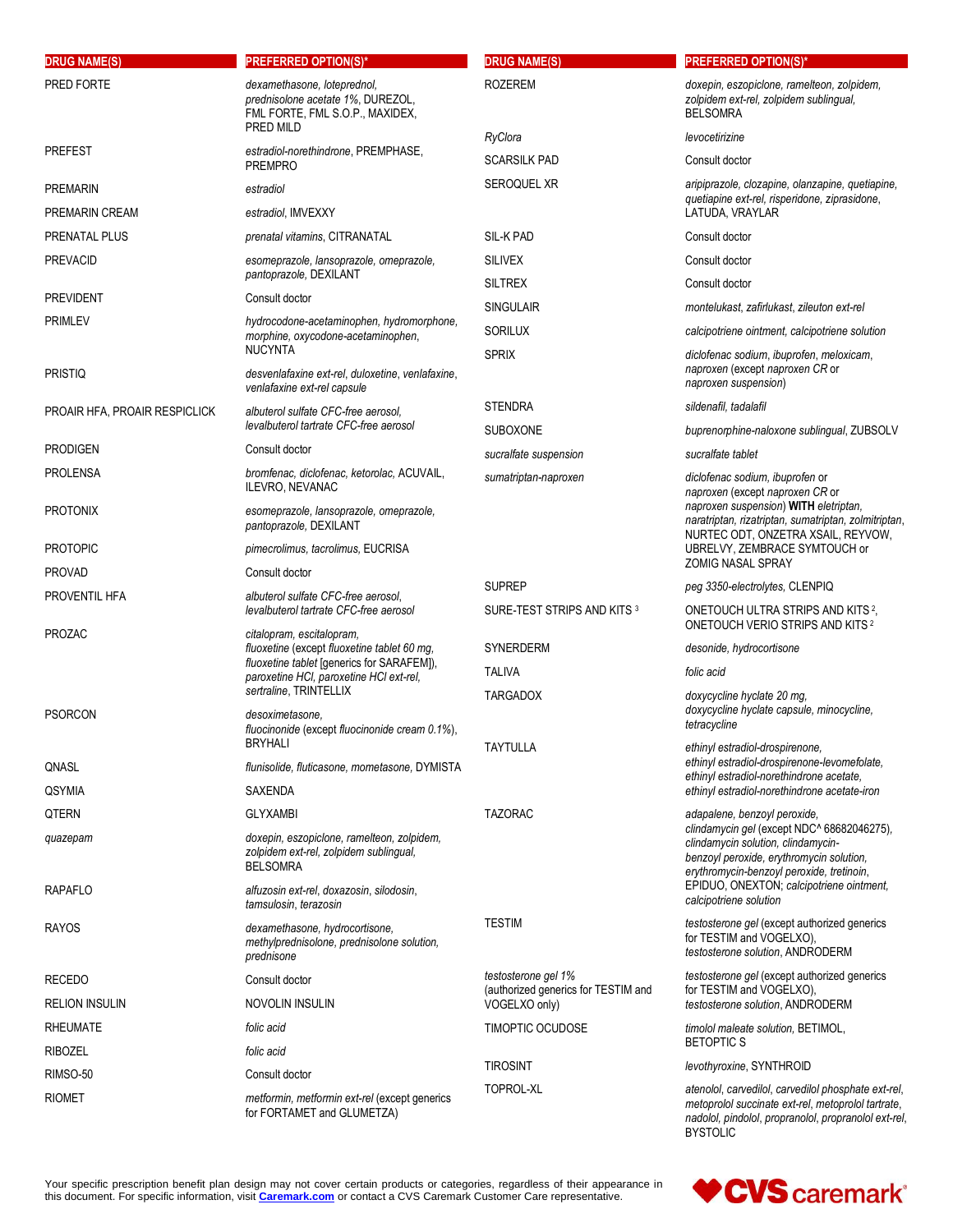| <b>DRUG NAME(S)</b>                        | <b>PREFERRED OPTION(S)*</b>                                                                                                                                  | <b>DRUG NAME(S)</b> | <b>PREFERRED OPTION(S)*</b>                                                                                                                        |
|--------------------------------------------|--------------------------------------------------------------------------------------------------------------------------------------------------------------|---------------------|----------------------------------------------------------------------------------------------------------------------------------------------------|
| <b>TRADJENTA</b>                           | <b>JANUVIA</b>                                                                                                                                               | VEREGEN             | imiguimod                                                                                                                                          |
| tramadol (NDC^ 52817019610 only)           | tramadol (except NDC^ 52817019610),                                                                                                                          | <b>VIAGRA</b>       | sildenafil, tadalafil                                                                                                                              |
|                                            | tramadol ext-rel                                                                                                                                             | <b>VIIBRYD</b>      | citalopram, escitalopram,                                                                                                                          |
| <b>TRANSDERM SCOP</b><br><b>TREXIMET</b>   | meclizine, scopolamine transdermal<br>diclofenac sodium, ibuprofen or<br>naproxen (except naproxen CR or                                                     |                     | fluoxetine (except fluoxetine tablet 60 mg,<br>fluoxetine tablet [generics for SARAFEM]),<br>paroxetine HCI, paroxetine HCI ext-rel,               |
|                                            | naproxen suspension) WITH eletriptan,<br>naratriptan, rizatriptan, sumatriptan, zolmitriptan,                                                                | VITAFOL-ONE         | sertraline, TRINTELLIX                                                                                                                             |
|                                            | NURTEC ODT, ONZETRA XSAIL, REYVOW,                                                                                                                           | Vitasure            | prenatal vitamins, CITRANATAL<br>folic acid                                                                                                        |
|                                            | UBRELVY, ZEMBRACE SYMTOUCH or<br><b>ZOMIG NASAL SPRAY</b>                                                                                                    | <b>VIVELLE-DOT</b>  | estradiol, DIVIGEL, EVAMIST                                                                                                                        |
| triamcinolone acetonide aerosol 0.2%       | hydrocortisone butyrate cream,                                                                                                                               | <b>VOGELXO</b>      | testosterone gel (except authorized generics                                                                                                       |
|                                            | hydrocortisone butyrate lotion,<br>hydrocortisone butyrate ointment,<br>hydrocortisone butyrate solution, mometasone,                                        |                     | for TESTIM and VOGELXO),<br>testosterone solution, ANDRODERM                                                                                       |
|                                            | triamcinolone cream, triamcinolone lotion,<br>triamcinolone ointment                                                                                         | XANAX, XANAX XR     | alprazolam, clonazepam, diazepam, lorazepam,<br>oxazepam                                                                                           |
| <b>TRICOR</b>                              | fenofibrate (except fenofibrate tablet 120 mg),                                                                                                              | <b>XOLEGEL</b>      | ciclopirox, ketoconazole cream 2%                                                                                                                  |
| <b>TRIGLIDE</b>                            | fenofibric acid delayed-rel<br>fenofibrate (except fenofibrate tablet 120 mg),                                                                               | <b>XOPENEX HFA</b>  | albuterol sulfate CFC-free aerosol,<br>levalbuterol tartrate CFC-free aerosol                                                                      |
|                                            | fenofibric acid delayed-rel                                                                                                                                  | Xvite               | folic acid                                                                                                                                         |
| <b>TRILIPIX</b>                            | fenofibrate (except fenofibrate tablet 120 mg),<br>fenofibric acid delayed-rel                                                                               | <b>XYZBAC</b>       | folic acid                                                                                                                                         |
| TRIVIDIA INSULIN SYRINGES 4                | BD ULTRAFINE INSULIN SYRINGES                                                                                                                                | <b>YAZ</b>          | ethinyl estradiol-drospirenone,<br>ethinyl estradiol-drospirenone-levomefolate,                                                                    |
| TronVite                                   | folic acid                                                                                                                                                   |                     | ethinyl estradiol-norethindrone acetate,<br>ethinyl estradiol-norethindrone acetate-iron                                                           |
| TRUETEST STRIPS AND KITS 3                 | ONETOUCH ULTRA STRIPS AND KITS <sup>2</sup> ,<br>ONETOUCH VERIO STRIPS AND KITS <sup>2</sup>                                                                 | ZALVIT              | prenatal vitamins, CITRANATAL                                                                                                                      |
| <b>TRUETRACK STRIPS AND KITS 3</b>         | ONETOUCH ULTRA STRIPS AND KITS <sup>2</sup> ,<br><b>ONETOUCH VERIO STRIPS AND KITS 2</b>                                                                     | <b>ZEGERID</b>      | esomeprazole, lansoprazole, omeprazole,<br>pantoprazole, DEXILANT                                                                                  |
| <b>TRULANCE</b>                            | <b>LINZESS</b>                                                                                                                                               | <b>ZELAC</b>        | Consult doctor                                                                                                                                     |
| <b>TUDORZA</b>                             | SPIRIVA, YUPELRI                                                                                                                                             | <b>ZETIA</b>        | ezetimibe                                                                                                                                          |
| ULTIMED INSULIN SYRINGES 4                 | BD ULTRAFINE INSULIN SYRINGES                                                                                                                                | <b>ZETONNA</b>      | flunisolide, fluticasone, mometasone, DYMISTA                                                                                                      |
| ULTIMED NEEDLES 4                          | <b>BD ULTRAFINE NEEDLES</b>                                                                                                                                  | ZIANA               | adapalene, benzoyl peroxide,<br>clindamycin gel (except NDC^ 68682046275),                                                                         |
| <b>UROXATRAL</b>                           | alfuzosin ext-rel, doxazosin, silodosin,<br>tamsulosin, terazosin                                                                                            |                     | clindamycin solution, clindamycin-<br>benzoyl peroxide, erythromycin solution,                                                                     |
| VALCYTE                                    | valganciclovir                                                                                                                                               |                     | erythromycin-benzoyl peroxide, tretinoin,<br>EPIDUO, ONEXTON                                                                                       |
| VALTREX                                    | acyclovir capsule, acyclovir tablet, valacyclovir                                                                                                            | ZIRGAN              | trifluridine                                                                                                                                       |
| Vanatol LQ, Vanatol S                      | diclofenac sodium, ibuprofen,<br>naproxen (except naproxen CR or<br>naproxen suspension)                                                                     | <b>ZOHYDRO ER</b>   | fentanyl transdermal, hydrocodone ext-rel,<br>hydromorphone ext-rel, methadone,<br>morphine ext-rel, NUCYNTA ER, XTAMPZA ER                        |
| Vanoxide-HC                                | adapalene, benzoyl peroxide,<br>clindamycin gel (except NDC^ 68682046275),<br>clindamycin solution, clindamycin-<br>benzoyl peroxide, erythromycin solution, | <b>ZOLPIMIST</b>    | doxepin, eszopiclone, ramelteon, zolpidem,<br>zolpidem ext-rel, zolpidem sublingual,<br><b>BELSOMRA</b>                                            |
|                                            | erythromycin-benzoyl peroxide, tretinoin,<br>EPIDUO, ONEXTON                                                                                                 | ZONEGRAN            | carbamazepine, carbamazepine ext-rel,<br>divalproex sodium, divalproex sodium ext-rel,                                                             |
| VASCULERA                                  | Consult doctor                                                                                                                                               |                     | gabapentin, lamotrigine, lamotrigine ext-rel,<br>levetiracetam, levetiracetam ext-rel,                                                             |
| <b>VECTICAL</b>                            | calcipotriene ointment, calcipotriene solution                                                                                                               |                     | oxcarbazepine, phenobarbital, phenytoin,                                                                                                           |
| VELTIN                                     | adapalene, benzoyl peroxide,<br>clindamycin gel (except NDC^ 68682046275),<br>clindamycin solution, clindamycin-<br>benzoyl peroxide, erythromycin solution, |                     | phenytoin sodium extended, primidone,<br>tiagabine, topiramate, valproic acid, zonisamide,<br>FYCOMPA, OXTELLAR XR, TROKENDI XR,<br>VIMPAT, XCOPRI |
|                                            | erythromycin-benzoyl peroxide, tretinoin,<br>EPIDUO, ONEXTON                                                                                                 | <b>ZONTIVITY</b>    | Consult doctor                                                                                                                                     |
| venlafaxine ext-rel tablet (except 225 mg) | desvenlafaxine ext-rel, duloxetine, venlafaxine,<br>venlafaxine ext-rel capsule                                                                              | <b>ZORVOLEX</b>     | diclofenac sodium, ibuprofen, meloxicam,<br>naproxen (except naproxen CR or<br>naproxen suspension)                                                |
| VENTOLIN HFA                               | albuterol sulfate CFC-free aerosol,<br>levalbuterol tartrate CFC-free aerosol                                                                                | <b>ZUPLENZ</b>      | granisetron, ondansetron, SANCUSO                                                                                                                  |

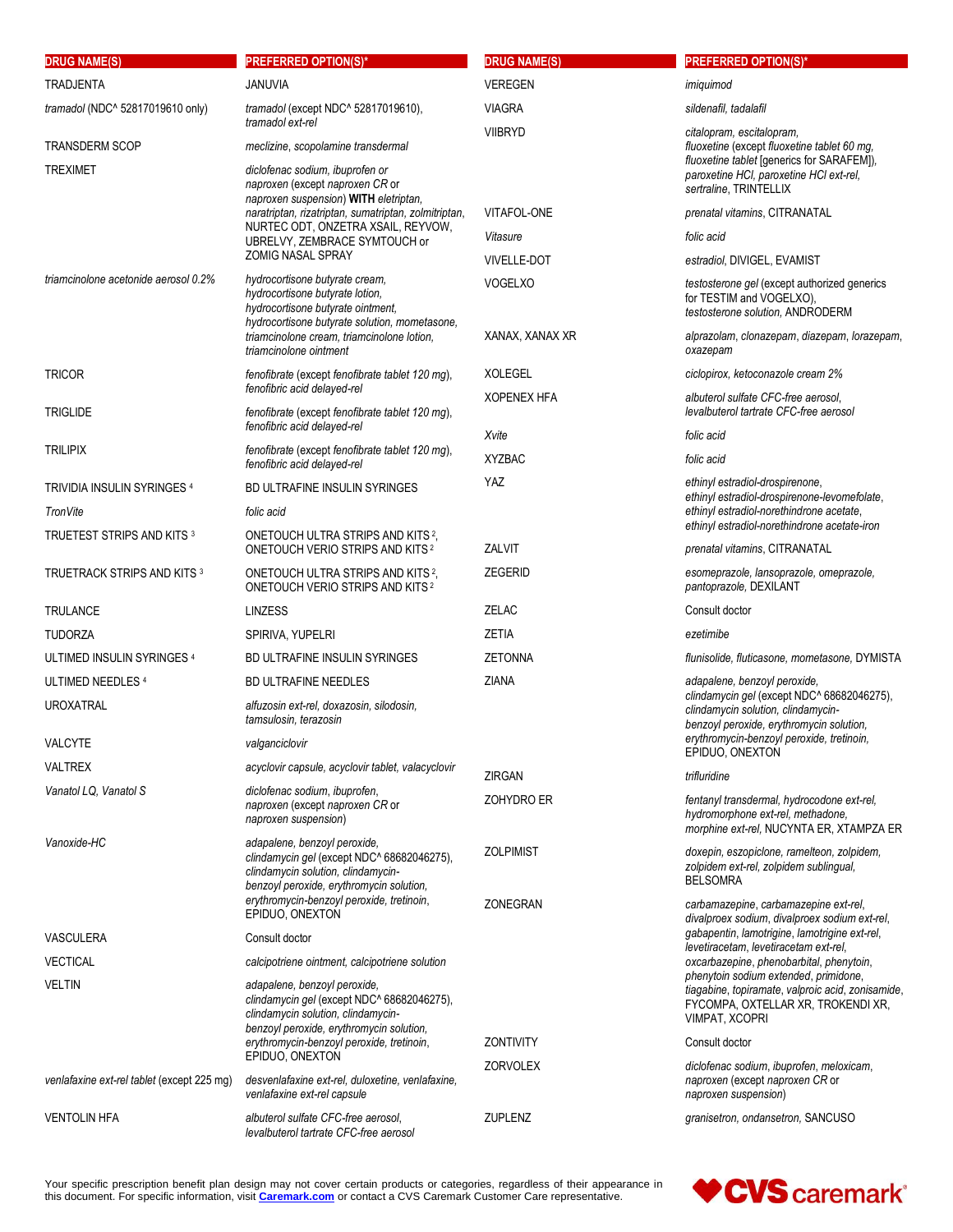| <b>DRUG NAME(S)</b> | <b>PREFERRED OPTION(S)*</b>                                                                                         | <b>DRUG NAME(S)</b> | <b>PREFERRED OPTION(S)*</b> |
|---------------------|---------------------------------------------------------------------------------------------------------------------|---------------------|-----------------------------|
| ZYFLO               | montelukast, zafirlukast, zileuton ext-rel                                                                          | ZYVIT               | folic acid                  |
| ZYLET               | neomycin-polymyxin B-bacitracin-hydrocortisone,<br>neomycin-polymyxin B-dexamethasone,<br>tobramycin-dexamethasone. |                     |                             |

TOBRADEX OINTMENT, TOBRADEX ST